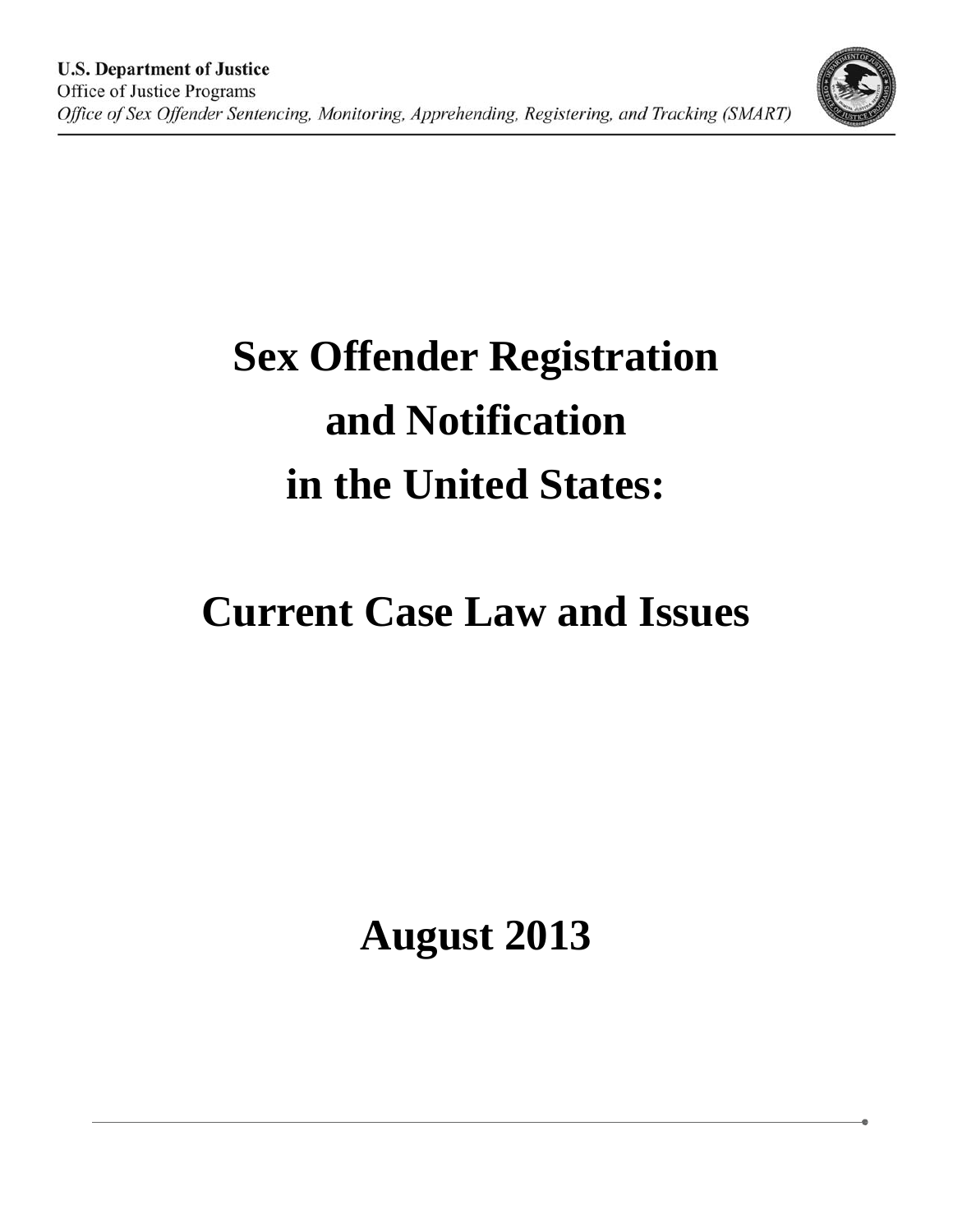# **Highlights**

  The SMART Office is pleased to announce the release of the 2013 version of *Sex Offender Registration and Notification in the United States: Current Case Law and Issues*. This edition updates the 2012 version with new cases, issues raised, and corrections where prior case law has been overturned or modified. There were a number of developments in case law, federal legislation, and administrative policies regarding sex offender registration and notification during the last year. Below are some highlights of those changes. Readers are encouraged to review the entire report for details on these, and other, pertinent changes in the law.

#### **Courts**

 Case Law: Retroactive Application of Registration Requirements: Following a number of cases over the previous few years, two more State Supreme Courts held that the retroactive application of sex offender registration and notification requirements violated their State Constitution's Ex Post Facto prohibition. Doe v. Dep't of Pub. Safety & Corr. Servs., 40 A.3d 39 (Md. 2013); Starkey v. Okla. Dep't of Corr., 2013 Okla. LEXIS 55 (2013). These decisions are  contrary to existing United States Supreme Court precedent on this issue in *Smith v. Doe*, 538 U.S. 1009 (2003) (holding that retroactive application of sex offender registration requirements is permissible under the Federal Constitution).

 *U.S. v. Kebodeaux*: In another of a series of cases interpreting prosecutions under 18  U.S.C. §2250, the United States Supreme Court in *U.S. v. Kebodeaux*, 186 L.Ed. 2d 540 (2013), held that a person convicted of a UCMJ sex offense in 1993 was properly convicted under §2250, as it was a proper exercise of Congress' powers under the Necessary and Proper Clause. The Court did not address any Ex Post Facto or other Constitutional issues.

 *Chaidez v. U.S*.: Since the decision in *Padilla v. Kentucky,* 559 U.S. 356 (2010) (holding that it was constitutionally deficient representation when counsel failed to inform their client that a guilty plea to a criminal charge carried a risk of deportation), a number of cases have addressed the issue of whether counsel's failure to advise their client that a conviction would  result in sex offender registration also runs afoul of the Sixth Amendment. In *Chaidez v. U.S*., 133 S.Ct. 1103 (2013), the Supreme Court recently concluded that the holding in *Padilla* does not apply retroactively.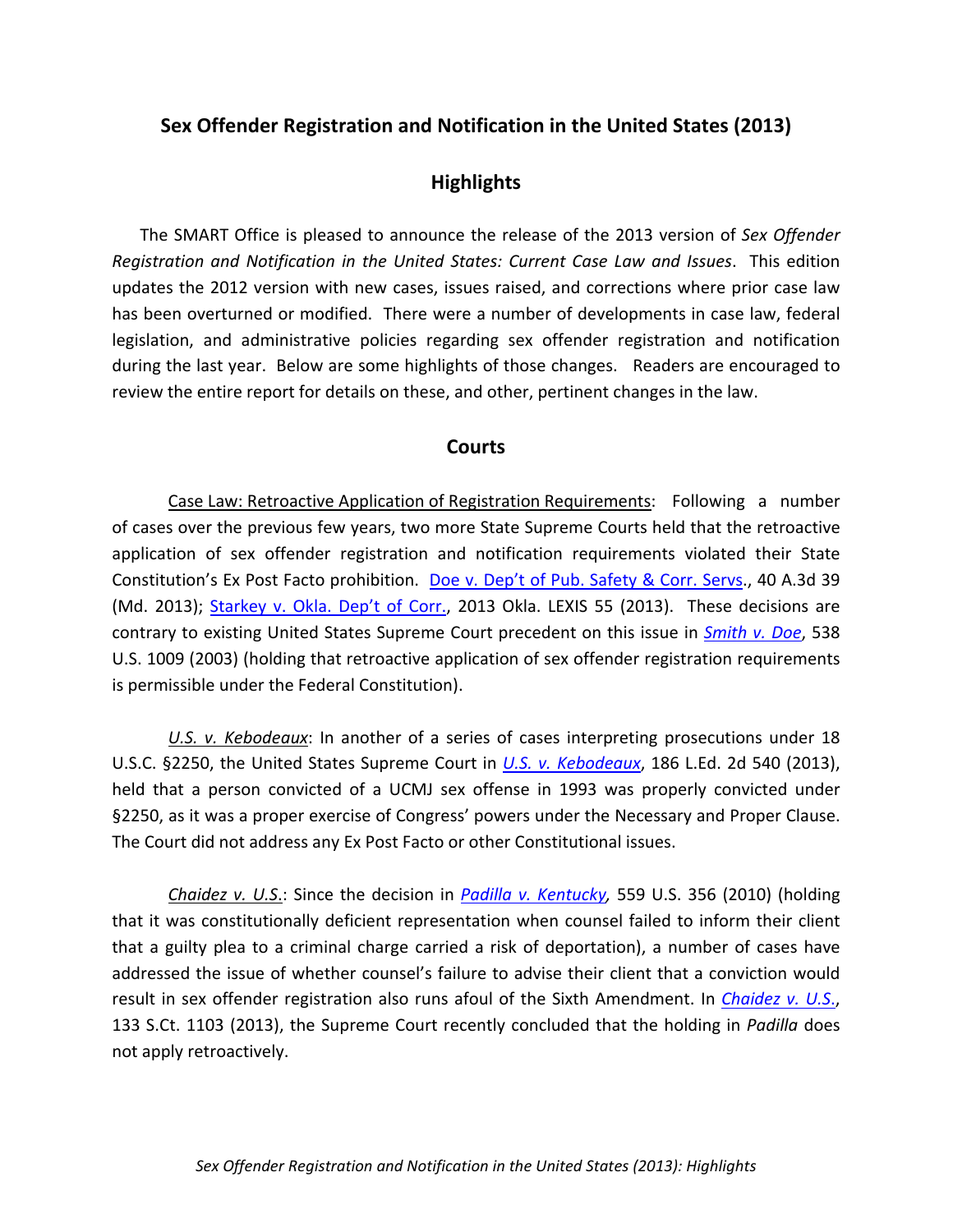#### **Legislation**

Congress: The National Defense Authorization Act, **Public L. 112-239**, §523, 126 Stat. 1723 (2013), prohibits the commissioning or enlistment of persons in the Armed Forces who have been convicted of felony sex offenses.

### **Administrative Actions**

 United States Armed Forces: The Department of Defense issued an updated instruction which governs which convictions under the Uniform Code of Military Justice require registration under SORNA. Administration of Military Correctional Facilities and Clemency and Parole Authority, Department of Defense Instruction 1325.07, Appx. 4 to Enc. 2 (March 11, 2013).

#### **Reports**

GAO: The Government Accountability Office issued two reports this past year addressing the implementation of certain parts of SORNA.

- 1. **GAO-13-211**, Sex Offender Registration and Notification Act: Jurisdictions Face CHALLENGES TO IMPLEMENTING THE ACT, AND STAKEHOLDERS REPORT POSITIVE AND NEGATIVE EFFECTS (2013).
- 2. GAO-13-200, REGISTERED SEX OFFENDERS: SHARING MORE INFORMATION WILL ENABLE FEDERAL AGENCIES TO IMPROVE NOTIFICATIONS OF SEX OFFENDERS' INTERNATIONAL TRAVEL.

Research on Collateral Consequences: The American Bar Association's Collateral Consequences Project, http://www.abacollateralconsequences.org, has produced a standing resource which lists *all* collateral consequences which flow at the federal and state level for convictions of certain crimes. Collateral consequences on the federal level and from 17 States are currently included, and the project is slated for conclusion in 2014. Users may select "sex offenses" and view *all* collateral consequences which may be imposed on persons convicted of a sex offense at the federal level and across many states. The Project will continue to build out its database and bring more states  online this year.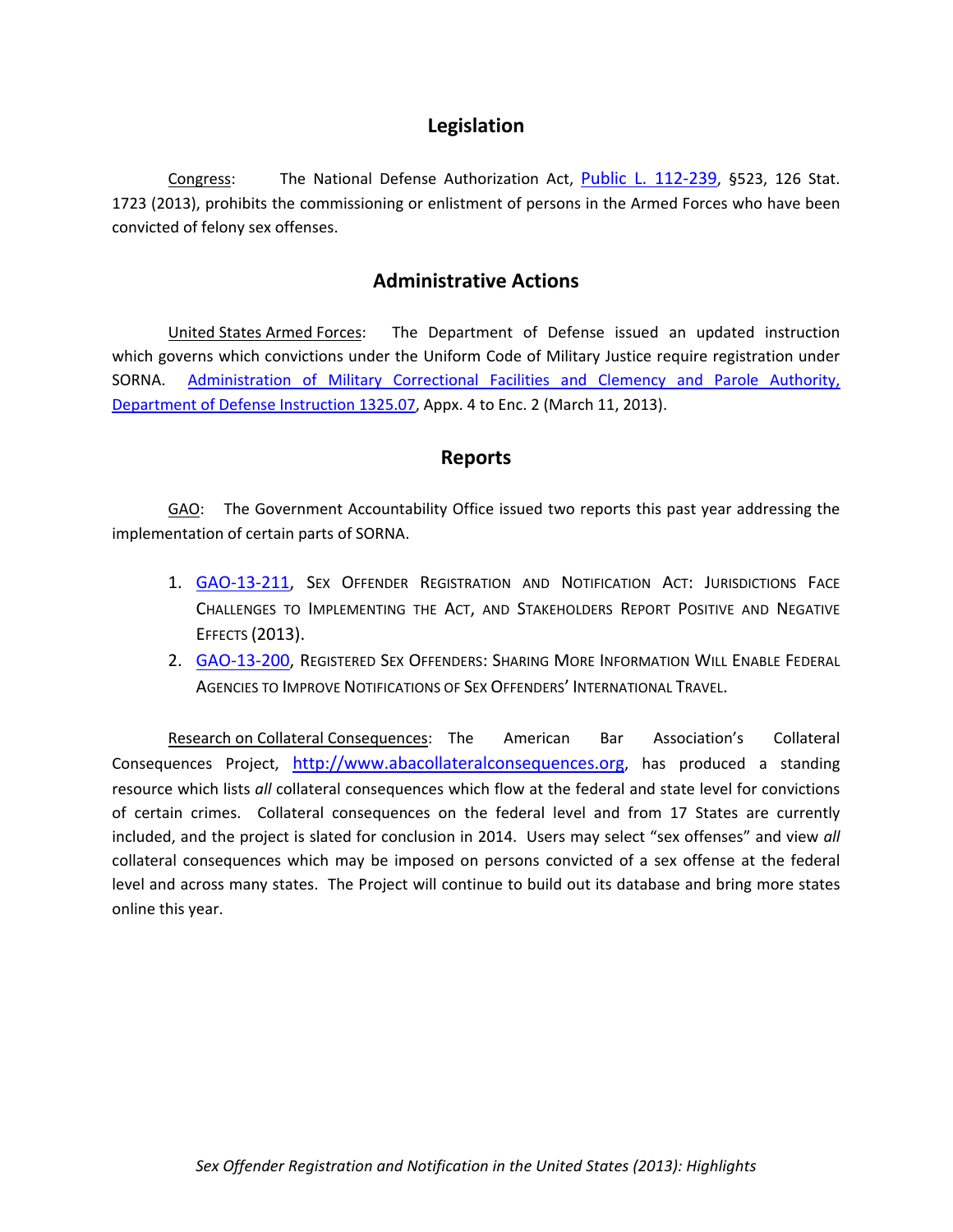## **I.** Overview of US Sex Offender Registration<sup>1</sup>

Sex offender registration and notification systems have been established within the United States in a variety of ways. There are a number of resources which are referred to, loosely, as "sex offender registries." For the purposes of clarification, we again start this summary with an outline of those systems.

#### A. Registration is a Local Activity

In the United States, sex offender registration is conducted at the local level and the federal government does not have a system for registering sex offenders. Generally speaking, sex offenders in the United States<sup>2</sup> are required to register with law enforcement of any state, locality, territory, or tribe within which they reside, work, and attend school.

Each State has its own distinct sex offender registration and notification system. The District of Columbia and the five principal U.S. territories each have their own systems, as well, and an increasing number of federally-recognized Indian Tribes also have their own sex offender registration and notification systems.<sup>3</sup> Every one of these systems has its own nuances and distinct features. Every jurisdiction (meaning each State, Territory, or Tribe) makes its own determinations about who will be required to register, what information those offenders must provide, which offenders will be posted on the jurisdiction's public registry website, and so forth.

Even though sex offender registration itself is not directly administered by the federal government, the federal government is involved in sex offender registration and notification in a number of meaningful ways.

#### B. Federal Minimum Standards

Over the last two decades Congress has enacted various measures setting "minimum standards" for jurisdictions to implement in their sex offender registration or notification systems. The first of these was passed in 1994 and is commonly referred to as the "Wetterling Act." This Act established a set of minimum standards for registration systems for the States.<sup>4</sup> Two years later, in 1996, "Megan's Law" was passed as a set of minimum standards for community notification.<sup>5</sup> The most recent set of standards can be found in the Sex Offender Registration and Notification Act (SORNA), which was passed in 2006.<sup>6</sup> SORNA currently governs the federal minimum standards for sex offender registration and notification systems.

If a State, Tribe, or Territory chooses to refrain from substantially implementing SORNA's standards, the jurisdiction risks losing 10 percent of its Edward R. Byrne Justice Assistance Grant (Byrne JAG) funds.<sup>7</sup> To date, 16 States, 3 Territories, and 52 federally-recognized Indian Tribes have substantially implemented SORNA.<sup>8</sup> It is important to note that there are still variations in the registration and notification laws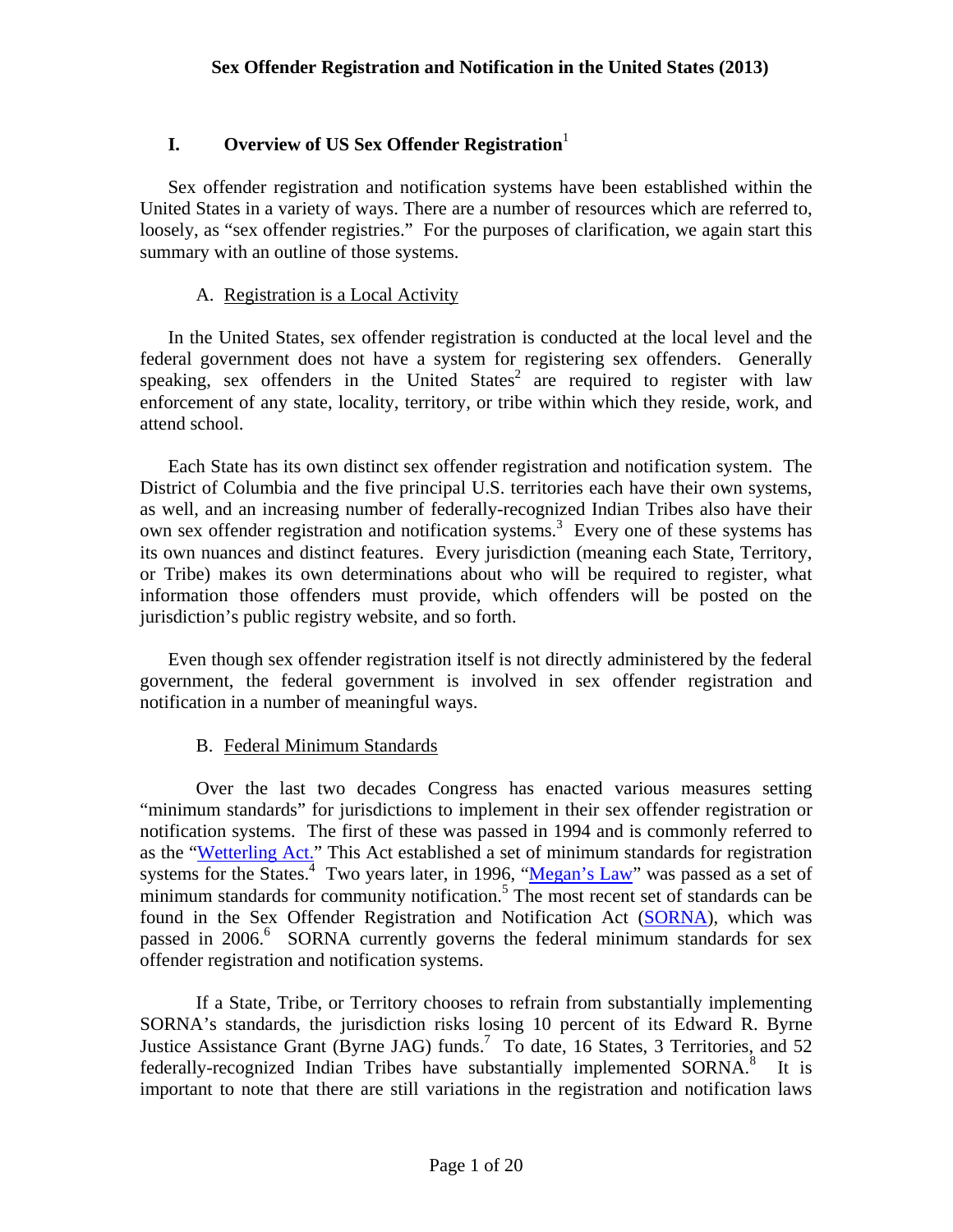among jurisdictions that have substantially implemented SORNA. Practitioners are advised to become familiar with the specific registration and notification systems in any and all jurisdictions within which they will be working.

#### C. National Sex Offender Public Website

The National Sex Offender Public Website (NSOPW), located at www.nsopw.gov, was created by the U.S. Department of Justice in 2005 and is administered by the Office of Sex Offender Sentencing, Monitoring, Apprehending, Registering and Tracking (SMART).<sup>9</sup> NSOPW works much like a search engine: jurisdictions that have their own public sex offender registry websites connect to NSOPW by way of a web service or automated upload to enable NSOPW to conduct queries against the jurisdictions' websites. Only information that is publicly disclosed on a jurisdiction's own public sex offender registry website will be displayed in NSOPW's search results, and only the jurisdiction's registry website page will be displayed on the results page of NSOPW. The Department of Justice does not administer any of the registration information that is searched whenever a query is made through NSOPW, and only ensures that the information that is available on jurisdictional websites can be queried through NSOPW.<sup>10</sup>

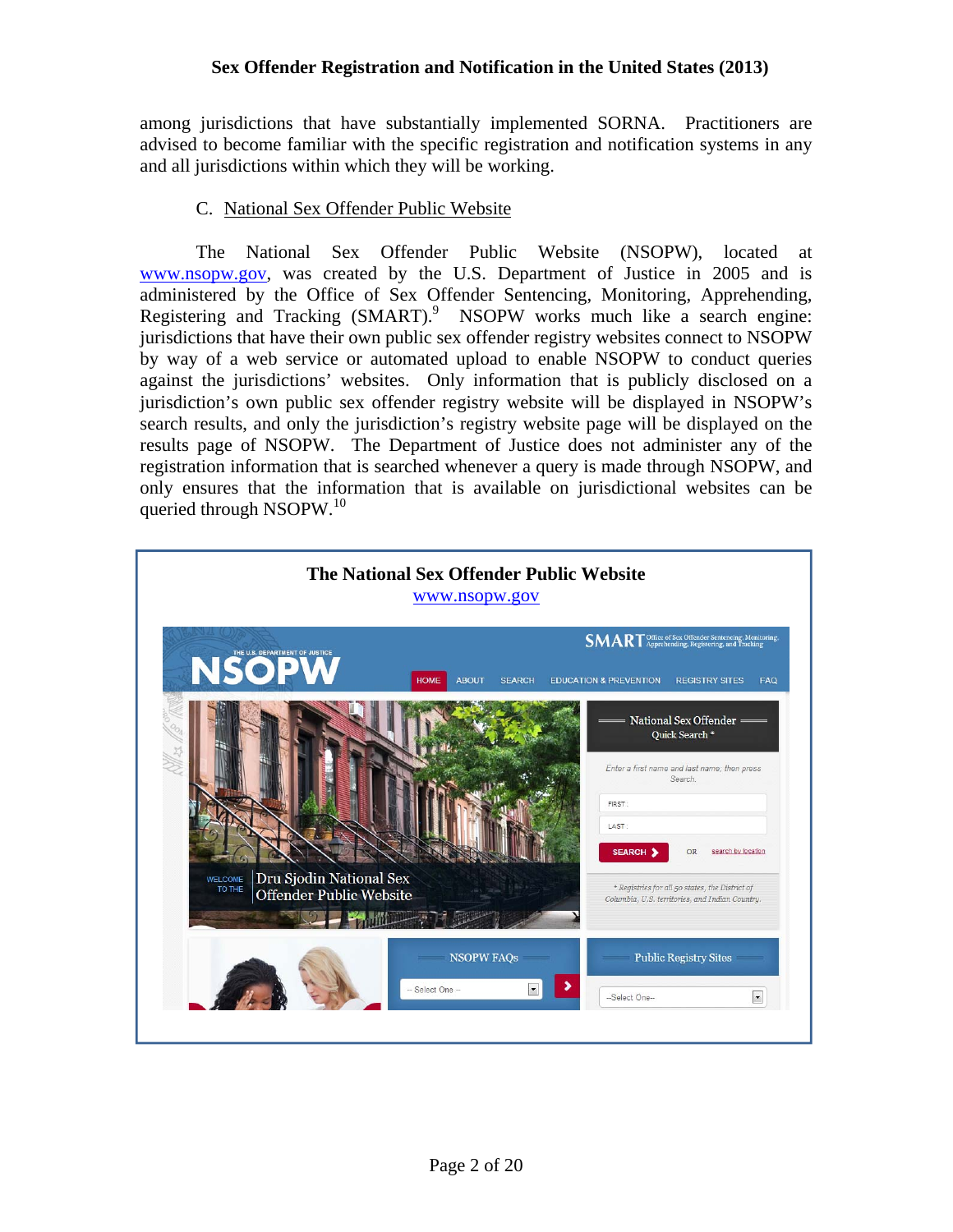#### D. Federal Law Enforcement Databases

populate these databases: $^{11}$ Federal law enforcement databases are utilized by law enforcement across the country to access accurate information about registered sex offenders. Registering agencies and other units of state and local law enforcement submit the information necessary to

- enforcement access to that data nationwide.<sup>12</sup> 1. National Sex Offender Registry: The National Sex Offender Registry (NSOR) is a law-enforcement only database that is a file of the National Crime Information Center (NCIC) database managed by the Federal Bureau of Investigation Criminal Justice Information Services (CJIS) division. It was created in the late 1990s to store data on every registered sex offender in the United States, and to provide law
- 2. IAFIS: The Integrated Automated Fingerprint Identification System (IAFIS) is a national fingerprint database housed with the FBI. IAFIS records are linked to the offender's corresponding NSOR record at CJIS; approximately 95% of the records in NSOR have a corresponding fingerprint in  $IAFIS$ <sup>13</sup>
- 3. NPPS: The National Palm Print System (NPPS) is a database for palm prints housed with the FBI.
- 4. CODIS: The Combined DNA Index System (CODIS) is the national DNA database administered by the FBI.

SORNA requires that jurisdictions submit registration information about their registered sex offenders to NSOR, and to ensure that offenders' fingerprints have been submitted to IAFIS, palm prints to NPPS, and DNA to CODIS.<sup>14</sup>

#### E. Federal Corrections

Part of the federal government's involvement with sex offenders who are required to register concerns the handling of those offenders as they are housed and subsequently discharged from federal correctional institutions. 18 U.S.C. §4042(c) requires that the Federal Bureau of Prisons (BOP) or Federal Probation Officer provide notice to the chief law enforcement officer and registration officials of any state, tribe, or local jurisdiction whenever a federal prisoner required to register under SORNA is released from custody.<sup>15</sup> BOP does not register sex offenders prior to their release from incarceration, as registration is primarily a state function.

The Bureau of Indian Affairs (BIA) operates a number of Detention Centers.<sup>16</sup> However, there are no statutory or administrative requirements for these centers to provide notice to local law enforcement when a sex offender is released from custody. In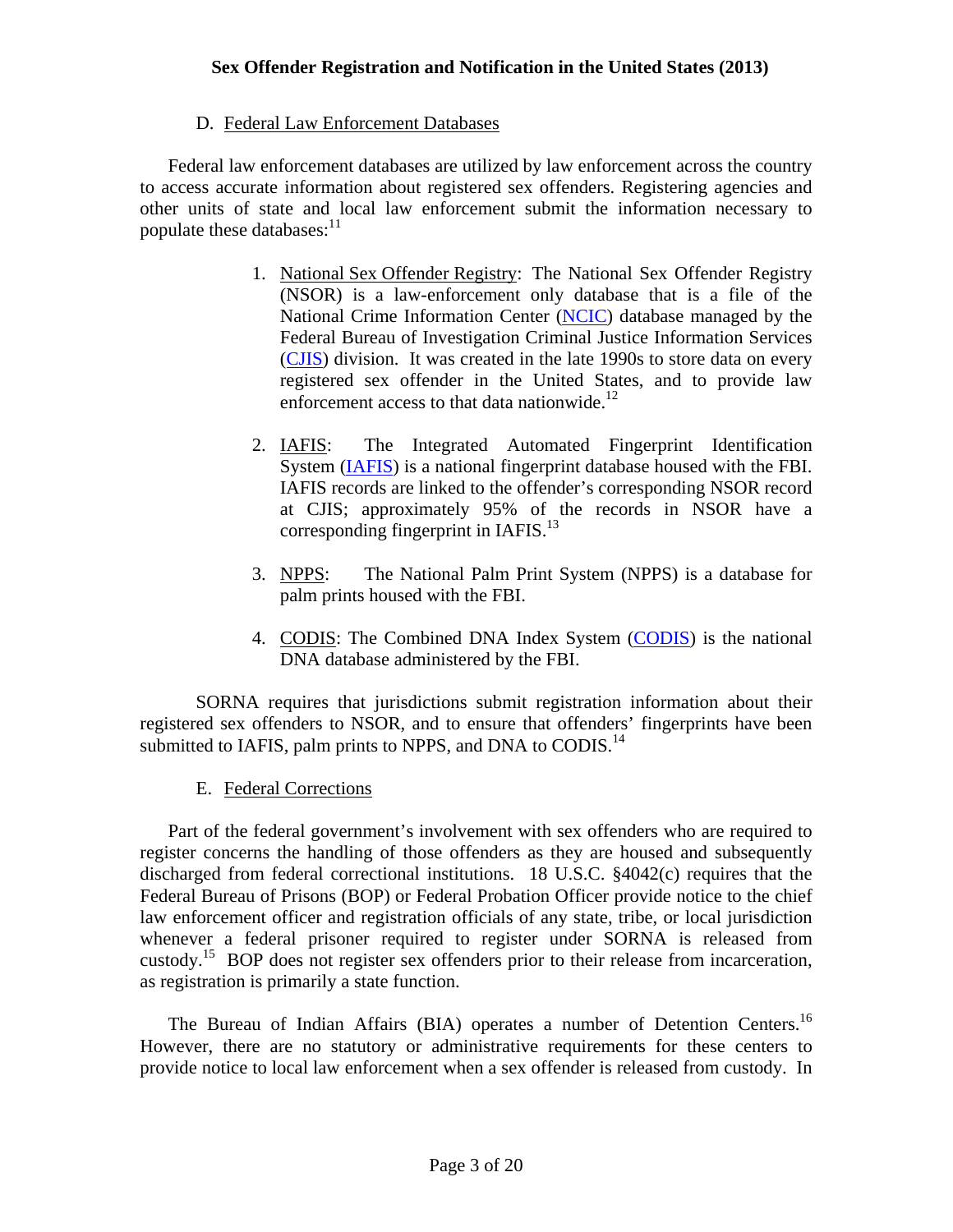practice, offenders in BIA facilities generally are not registered prior to their release from incarceration.

#### F. Federal Law Enforcement and Investigations

 $(NSOTC).<sup>17</sup>$ SORNA designated the United States Marshals Service (USMS) as the lead agency in investigations of suspected violations of the federal law regarding failure to register as a sex offender, which is found at 18 U.S.C. §2250. In order to further their investigative capacity, the USMS has established the National Sex Offender Targeting Center

#### G. Military Registration

Through a series of statutory and administrative cross-references, SORNA requires that persons register as a sex offender whenever they have been convicted of a UCMJ offense listed in Department of Defense Instruction 1325.07, which was revised in 2013.<sup>18</sup> Congress also recently enacted a provision that prohibits any person convicted of a felony sex offense from enlisting or being commissioned as an officer in the Armed Forces.<sup>19</sup> A state-level requirement to register based on a conviction of a sex offense in 'federal court' has been held to include a military court.<sup>20</sup>

As previously mentioned, the federal government does not register sex offenders. However, certain components of the Department of Defense have started to adopt policies and procedures to register and monitor sex offenders who are either active duty members, civilian employees, contractors or dependents of active duty members located on U.S. military installations at home and abroad.<sup>21</sup> These polices do not yet connect any military registration system to the greater network of databases and websites described above.

In other words, the base may be a "federal enclave" where only federal law applies. $^{22}$ school.<sup>23</sup> If a person resides, works, or attends school on a military base, depending on the source and manner of obtaining the land held by the federal government and housing that base, a state might have no jurisdiction at all over matters occurring on the military base. However, offenders convicted by military tribunals of registerable sex offenses are required under SORNA to register with any jurisdiction where they live, work or go to

#### H. Summary

This hybrid framework of state, territorial, tribal, local, and federal laws and policies is the context in which the case law regarding sex offender registration and notification has developed. The summary which follows intentionally avoids a discussion of the legal issues and case law surrounding prosecutions under 18 U.S.C. §2250, the federal failure to register statute. That topic is worthy of its own guide, and is largely beyond the intended scope of this handbook.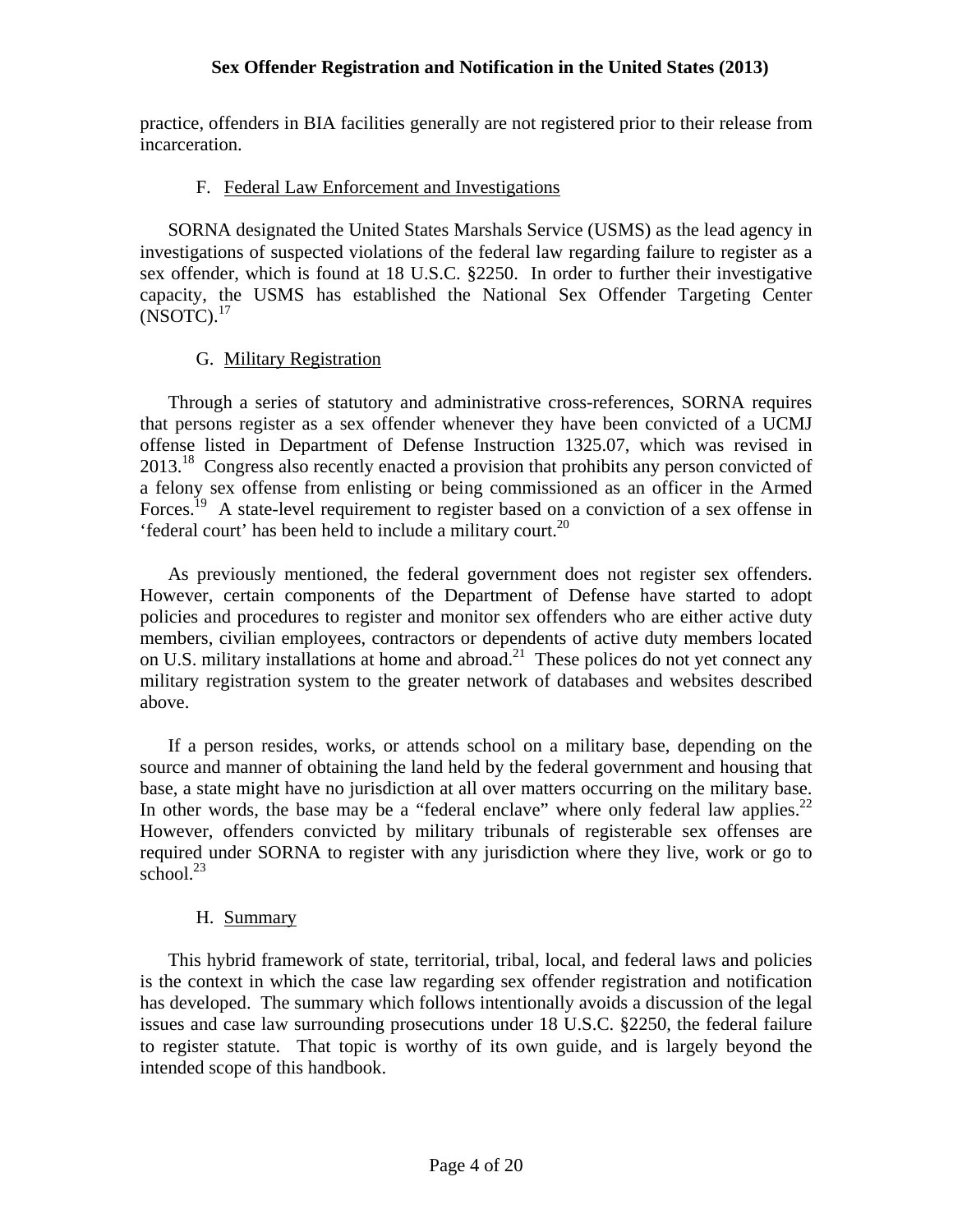#### **II. Who is Required to Register?**

notification system.<sup>26</sup> Nearly all registration requirements in the United States are triggered by a conviction for a criminal offense.<sup>24</sup> Most jurisdictions limit their registration and notification systems to persons convicted of sex offenses and non-parental kidnapping of a minor. The inclusion of kidnapping offenses is a legacy of the federal standards discussed above; they have remained required included offenses since the passage of the first federal legislation regarding sex offender registration in 1994. Inclusion of kidnapping offenses in a jurisdiction's sex offender registry has been largely upheld by the courts.<sup>25</sup> Some states also include other violent or dangerous offenders in their registration and

When jurisdictions specifically outline the offenses that require registration, there is little question as to who is required to register. Most jurisdictions, however, also include "catch-all" provisions which, in varying forms, generally require any person convicted of an offense which is by its nature a sex offense to register as well. One court recently concluded that the State need only prove by 'clear and convincing' evidence that an offender engaged in sexual contact in order to qualify under its catch-all registration provision,27 while another held that such proof must meet the 'beyond a reasonable doubt' standard.<sup>28</sup>

may arise.<sup>30</sup> A more difficult situation arises when a convicted sex offender moves from one jurisdiction to another, and the new jurisdiction has to make a determination as to whether the person is required to register there. When a person has an out-of-state conviction, most jurisdictions require registration for any offense which is 'comparable,' 'similar,' or 'substantially similar' to one or more of a jurisdiction's registerable offenses.<sup>29</sup> However, when a state's registration system treats persons convicted of instate offenses differently from those convicted out-of-state, equal protection problems

Making the determination as to whether an offense fits under one of these "catch-all" or "comparable" provisions has led to a great deal of litigation.<sup>31</sup> Some jurisdictions look at just the elements of the offense of conviction, while others will also look at the facts underlying the conviction.<sup>32</sup> Often, courts take an expansive view of which offenses will trigger registration requirements; though sometimes, the approach can be quite narrow.<sup>33</sup>

Further complications may arise when an offender lives on tribal land but was convicted of a state or federal offense. For example, in New Mexico, the State cannot impose a duty to register on enrolled tribal members living on tribal land who have been convicted of federal sex offenses. $34$  At the same time, in neighboring Arizona, persons living in Indian Country are required to keep their registration current with both the state and the tribe. $35$ 

Federal courts have interpreted SORNA as directly imposing a duty on a person to attempt to register if they meet the federal definition of "sex offender".<sup>36</sup> SORNA's standards call for jurisdictions to register all persons who have been convicted of a tribal,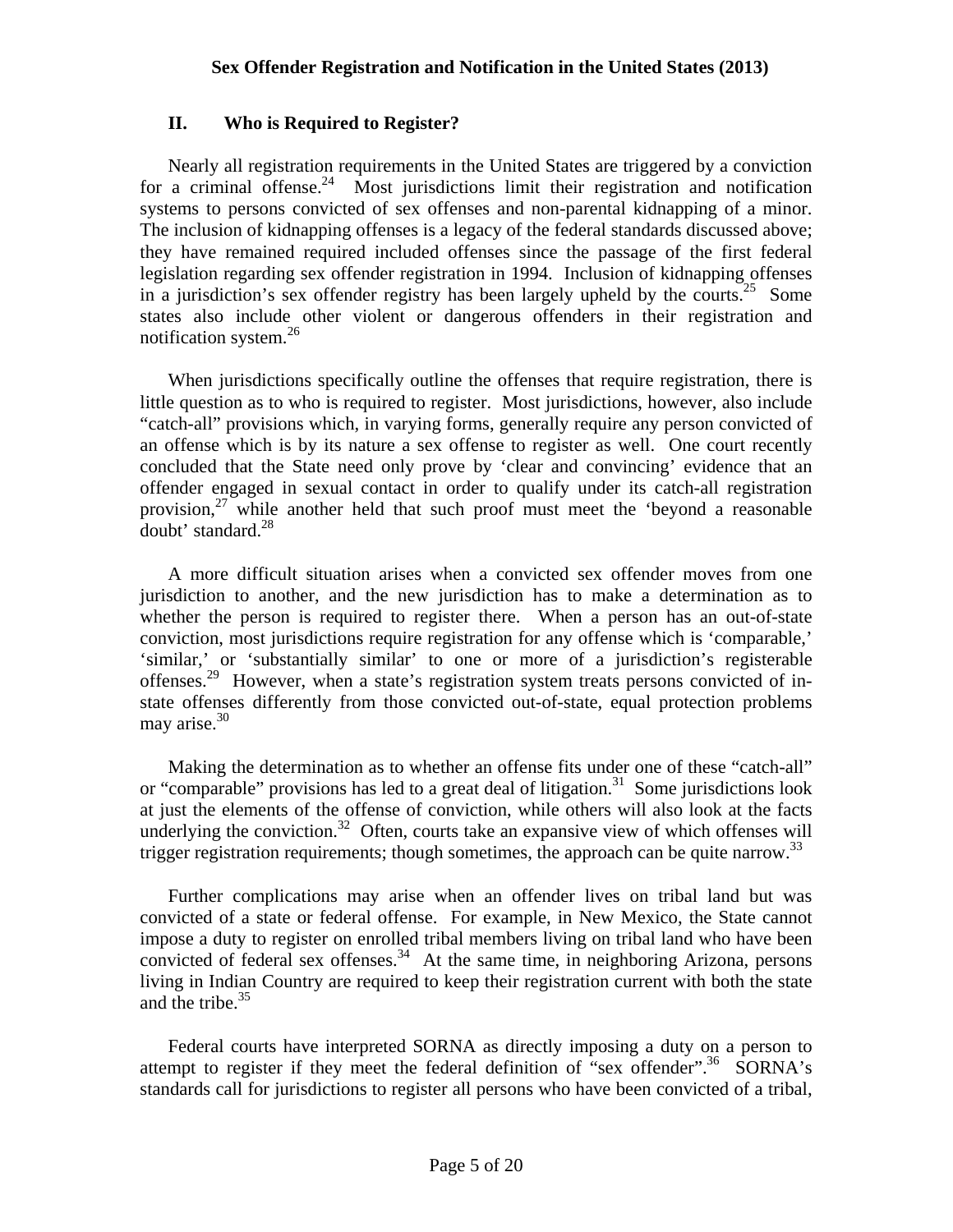territory, military, federal, or state sex offense. $37$  In addition, certain foreign sex offense convictions will also trigger a registration requirement under SORNA.<sup>38</sup> Generally speaking, however, a jurisdiction will not register an offender unless *that jurisdiction's laws* require that the offender be registered.<sup>39</sup> However, at least one state has concluded that if a person has *ever* been required to register as a sex offender pursuant to federal law, that person is required to register in the state.<sup>40</sup>

In many states, an offender who has been convicted of more than one sex offense is subject to heightened registration requirements. One court has held that the two (or more) offenses *do not* need to arise out of separate proceedings in order to trigger the increased requirements.<sup>41</sup>

#### **III. Registration of Juvenile Offenders**

State juvenile justice systems within the United States have handled juvenile sex offender registration in different ways. For example, in the years prior to SORNA, many jurisdictions chose to require certain juveniles adjudicated delinquent of sex offenses to register as sex offenders, while others did not. SORNA's minimum standards, however, do require registration for certain juvenile offenders adjudicated delinquent of serious sex offenses.42 One Circuit Court has held that a person previously adjudicated delinquent of a SORNA-registerable offense in state court can be ordered to register as a sex offender as a mandatory condition of probation for a subsequent, unrelated federal conviction.<sup>43</sup>

As with all sex offender registration requirements, despite SORNA's requirement that juveniles adjudicated delinquent of certain offenses register as a sex offender, the implementation of this provision varies across jurisdictions.<sup>44</sup> Some jurisdictions do not register any juveniles at all; some limit the ages of the offenders who might be registered; some limit the offenses for which they might be registered; and others limit the duration, frequency, or public availability of registration information.<sup>45</sup> Some jurisdictions have mandatory registration provisions for certain juveniles, some are discretionary, and some have a hybrid approach. $46$ 

As with adult registration requirements, registration requirements for juveniles are generally triggered by the equivalent of a conviction of a sex offense in juvenile court, which is typically referred to as an "adjudication of delinquency." Most jurisdictions mandate registration for juveniles transferred and convicted for sex offenses in adult court.

Because of the varying nature of juvenile justice systems across jurisdictions, problems often arise when a juvenile is adjudicated delinquent in one jurisdiction and then moves to another.<sup>47</sup> Many of those issues mimic the issues discussed above regarding adult offenders.

Nevertheless, there are some issues unique to juvenile court cases. When a jurisdiction requires that juveniles be subject to registration requirements more onerous than those imposed on adults convicted of the same offense, equal protection issues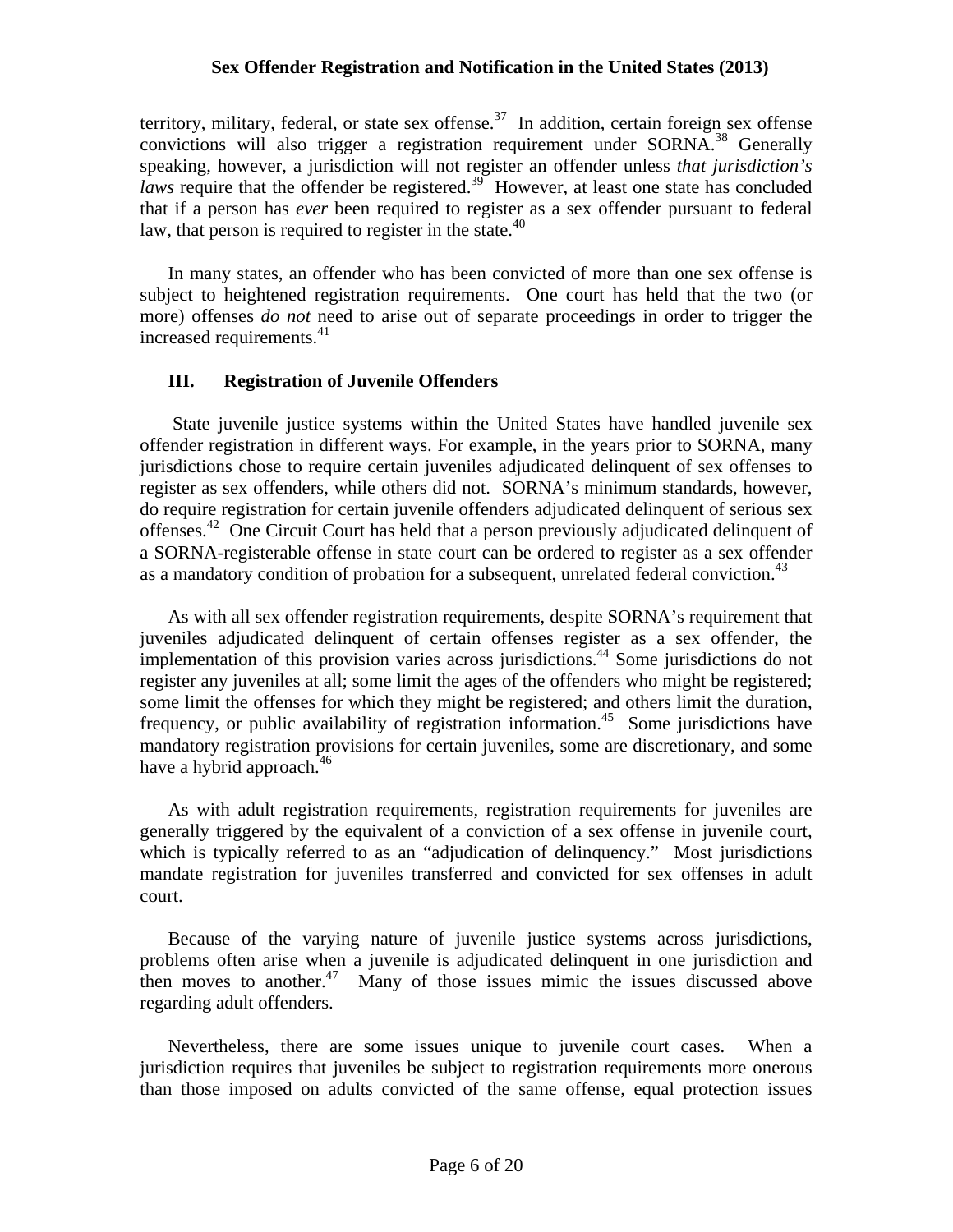pursued by the State. $50$ exist.<sup>48</sup> In one state, the automatic lifetime registration requirement as applied to adjudicated juveniles was held to violate due process and the prohibition against cruel and unusual punishment.<sup>49</sup> However, when a juvenile court judge refuses to order a juvenile to register, as required by statute, a writ of mandamus may be successfully

There are particular issues which arise when a person is ordered to register by a federal court because of a federal adjudication of delinquency for a sex offense.<sup>51</sup> In particular, multiple courts have held that it is *not* a contravention of the Federal Juvenile Delinquency Act confidentiality provisions to require such individuals to register as a sex offender.52

#### **IV. Retroactive Application & Ex Post Facto Considerations**

prior to the passage of the laws requiring registration could be required to register.<sup>53</sup> One of the first issues to be litigated as sex offender registration systems were established across the country was whether or not an offender who had been convicted Numerous challenges to the retroactive application of registration laws were heard throughout the 1990s and 2000s.

regulatory actions.<sup>55</sup> In 2003, the United States Supreme Court seemingly settled the issue in the case of *Smith v. Doe, a challenge from a sex offender in the State of Alaska who argued that the* imposition of registration requirements on him violated the ex post facto clause of the Constitution.<sup>54</sup> The Court held that registration and notification—under the specific facts of that case—were not punitive, and could, therefore, be retroactively imposed as

While the issue was settled for a time, litigation has since ensued based on the increased stringency of sex offender registration and notification requirements in some jurisdictions since the *Doe* decision.<sup>56</sup> In a series of recent cases interpreting 18 U.S.C. §2250, the Supreme Court has declined to take a fresh look at any Ex Post Facto implications raised by the increasing requirements which have been placed on registered sex offenders over the last 10 years.<sup>57</sup>

continuing to affirm the retroactive application of their own registration laws. $60$ There had been four State Supreme Courts in recent years that have held that the retroactive application of their sex offender registration and notification laws violate their respective State Constitutions.<sup>58</sup> This year, two additional State Supreme Courts had the same holding regarding the retroactive application of registration requirements.<sup>59</sup> On the other hand, many state courts continue to stand by the reasoning of the *Doe* case in

A review of pertinent federal and state case law reveals that, in one case, a federal court enjoined the enactment of a state's SORNA-implementing legislation based on ex post facto concerns brought forward by the  $ACLU<sub>0</sub><sup>61</sup>$  although that injunction has since been lifted, and the law is now being implemented.<sup>62</sup> In other cases, some offenders have been able to be removed from the registry when the statute is changed in a way which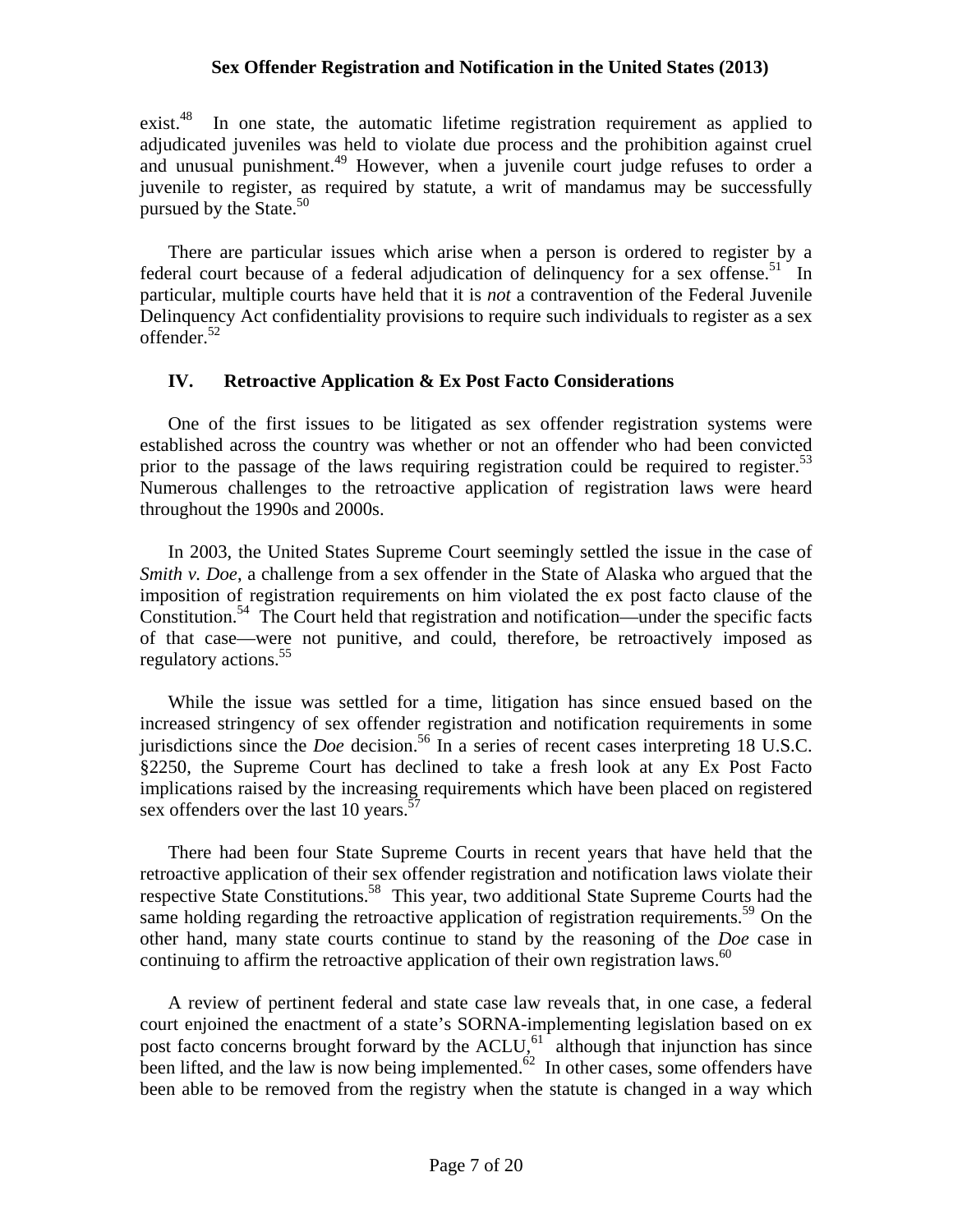requirements, including those convicted prior to the registration statute's effective date.<sup>65</sup> inures to their benefit,<sup>63</sup> and another has held that increasing the penalties for a failure to register does not violate the ex post facto clause.<sup>64</sup> In addition, one state requires a due process hearing before any offender is ordered to comply with its full registration

#### **V. Other Constitutional Issues**

As previously mentioned, nearly all persons required to register as sex offenders must do so because they have been convicted of a criminal offense. Accordingly, by the time a person is actually required to register, a number of constitutional protections have already been afforded—namely, those which inure to a defendant throughout the course of a criminal trial and sentencing.

Even after those initial protections, however, offenders often raise constitutional concerns that lead to litigation. In prosecutions for state-level failure to register cases or civil challenges to registration requirements, offenders have launched unsuccessful challenges based on the following arguments: takings,<sup>66</sup> double jeopardy,<sup>67</sup> procedural due process,<sup>68</sup> substantive due process,<sup>69</sup> equal protection,<sup>70</sup> the right to a trial by jury,<sup>71</sup> cruel and unusual punishment,<sup>72</sup> full faith  $\&$  credit,<sup>73</sup> the supremacy clause,<sup>74</sup> and separation of powers.<sup>75</sup> Another set of constitutional arguments are those advanced by the 'sovereign citizen movement' which, though creative, have proven unsuccessful.<sup>76</sup>

Recently, however, in *Bond v. U.S.*,<sup>77</sup> the Supreme Court granted standing to sex offenders to challenge SORNA on  $10<sup>th</sup>$  Amendment grounds, where previously they had no standing to do so. $78$ 

One frequent argument in failure to register cases is that the offender had ineffective assistance of counsel during the trial for the underlying sex offense, because counsel did not advise them that they would be required to register as a sex offender. Nearly all of these cases have focused on sex offender registration as a "collateral consequence" of conviction; other cases involving whether a guilty plea is knowing, voluntary and intelligent have also discussed the issue.<sup>79</sup> Recently, though, at least one court has concluded that the heightened registration and notification requirements imposed on sex offenders has rendered any registration requirement as a 'direct consequence', rather than a 'collateral consequence' of conviction.<sup>80</sup>

Although the vast majority of constitutional challenges to sex offender registration and notification requirements have been unsuccessful, there have been some notable decisions based on constitutional grounds. Examples include opinions issued by state or federal courts which have held that: SORNA preempts state law to the extent that any state constitutional concerns are not implicated; $81$  the collection of internet identifiers violates the First Amendment; $82$  being ordered to register as a sex offender triggers the protections of procedural due process;<sup>83</sup> publishing information about an offender's "primary and secondary targets" violates due process;<sup>84</sup> being ordered to register as a parole condition violates due process when the underlying convictions are not sexual in nature;<sup>85</sup> requiring registration for a conviction for solicitation, and not prostitution, when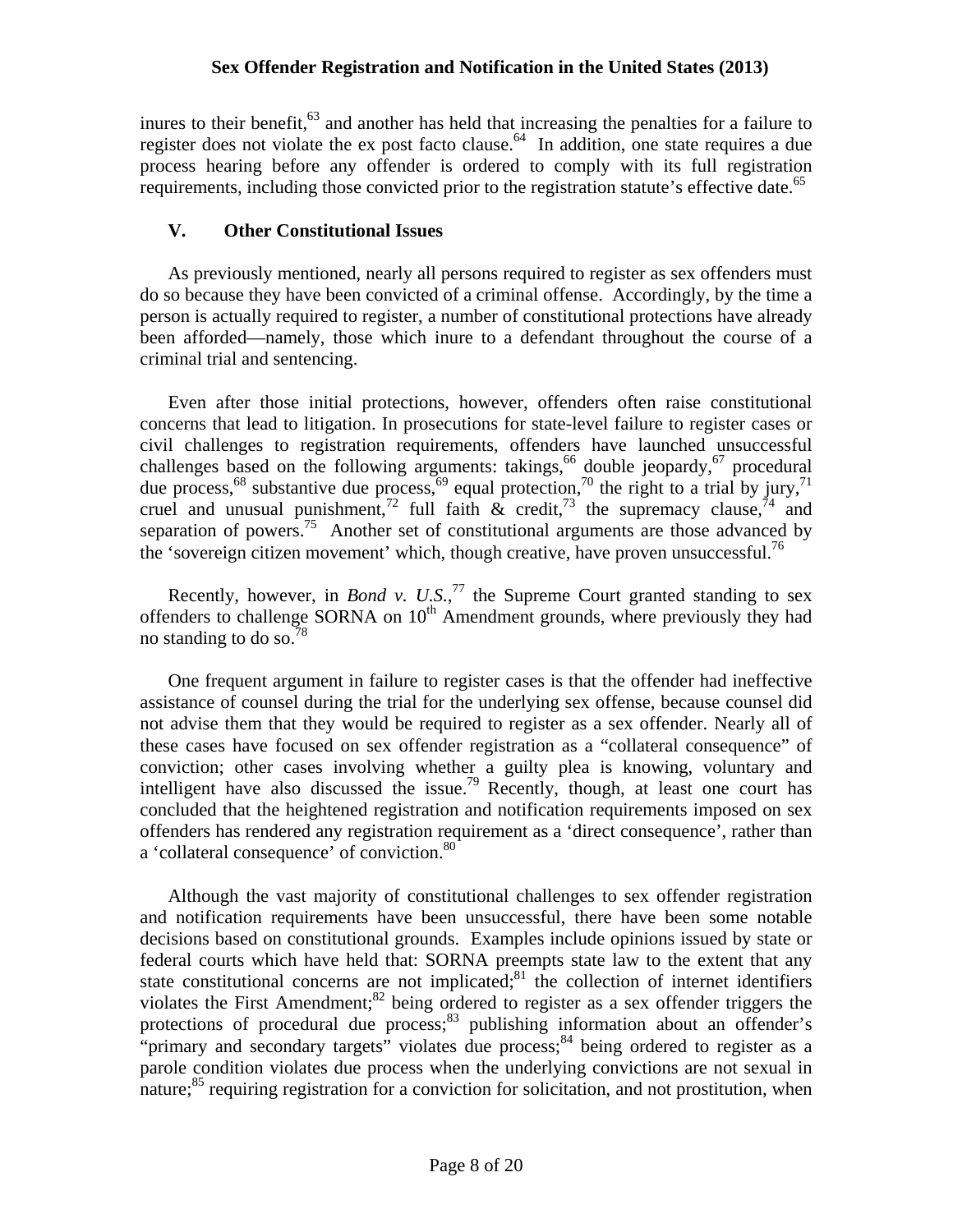each offense had the same elements, violates due process; $86$  an affirmative misrepresentation that an offender would not have to register as a sex offender is ineffective assistance of counsel;  $87$  incorrect advice to an offender regarding whether he would be required to register as a sex offender is ineffective assistance of counsel; $^{88}$  a "three-strikes" sentence based on a failure to register offense is cruel and unusual punishment;89 mandatory life imprisonment for a second conviction of failure to register is cruel and unusual punishment;<sup>90</sup> and requiring an offender to continue to register when he had been convicted of having consensual sex with his 14-year old girlfriend (he was 18 at the time) and had his case successfully dismissed under a deferred disposition is cruel and unusual punishment. $91$ 

*Apprendi* have been unsuccessful.<sup>93</sup> There are a number of cases recently decided by the U.S. Supreme Court which will have a bearing on future litigation in the field of sex offender registration and notification. For example, the case of *Apprendi v. New Jersey* has spawned a number of challenges to registration requirements; namely, contending that a jury should be required to determine whether an offender should be subject to the additional "punishment" of sex offender registration.<sup>92</sup> The test as to whether sex offender registration constitutes "punishment" is the same as that used to determine whether something is "punitive" for purposes of an ex post facto analysis as discussed above. To date, most challenges under

Another Supreme Court case which will impact sex offender registration litigation is Padilla v. Kentucky,<sup>94</sup> which held that counsel's failure to correctly advise a client that a conviction would count as a deportable offense under the Immigration and Naturalization Act was deficient assistance under the Sixth Amendment.<sup>95</sup> Since the decision in *Padilla*, a number of cases have addressed the issue of whether counsel's failure to advise their client that a conviction would result in sex offender registration also runs afoul of the Sixth Amendment.<sup>96</sup> The Supreme Court recently concluded that the holding in *Padilla* does not apply retroactively.<sup>97</sup>

#### **VI. Community Notification**

Every State, Tribe and Territory that registers sex offenders also makes publicly available certain information about at least some of their sex offenders. While this community notification was originally handled via public meetings, fliers, and newspaper announcements, notification has now expanded to include publicly available and searchable websites, which are linked together via NSOPW. South Korea, the Province of Western Australia, and two Canadian provinces also make some information publicly available via websites,<sup>98</sup> while other countries have different community notification procedures.99

#### **VII. Failure to Register**

For an offender to have any motivation for compliance with the sex offender registration process, there must be an enforcement component. Nearly all jurisdictions which require sex offender registration also have a criminal penalty for failure to register.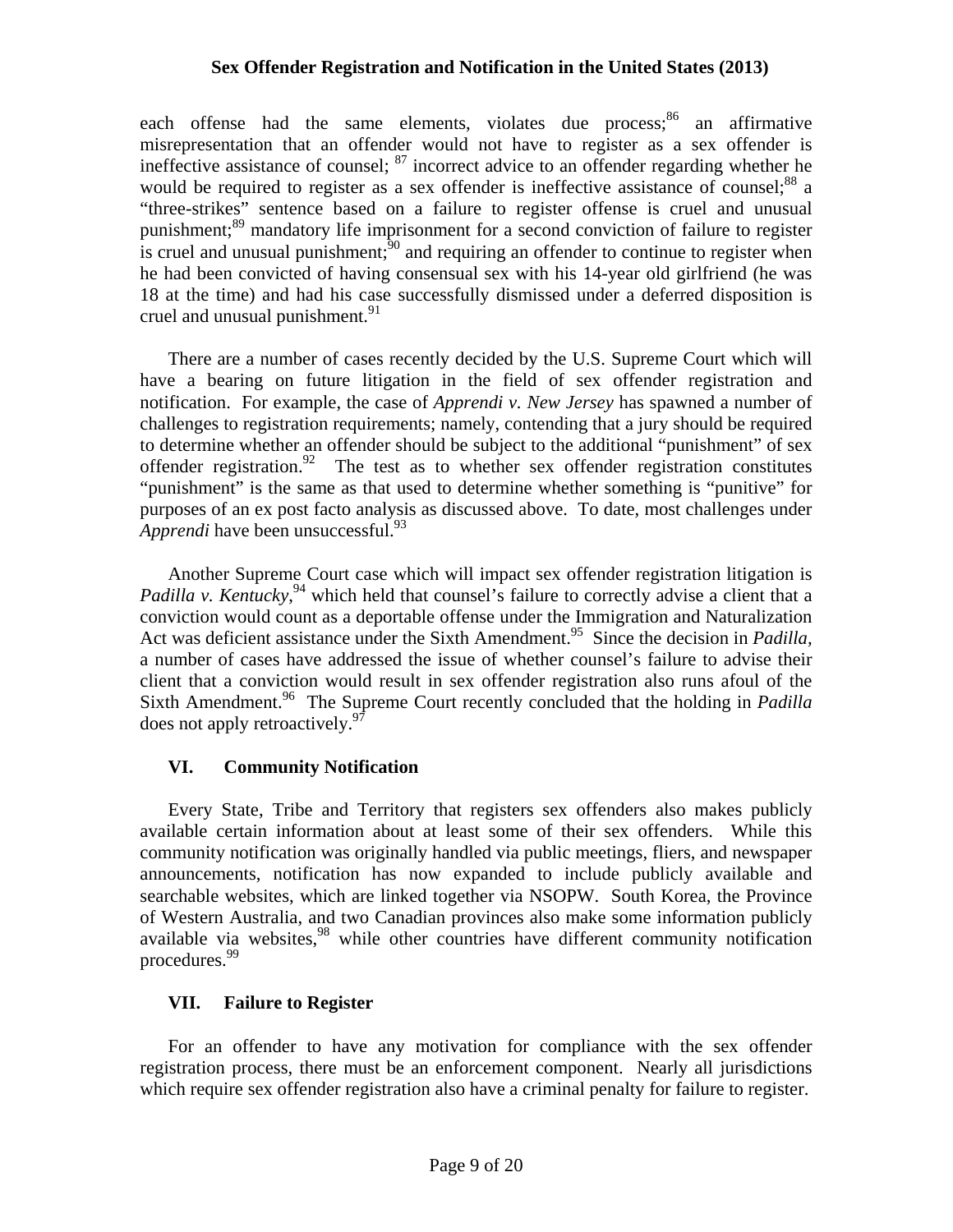hold that it is a strict liability offense. $102$ Many jurisdictions hold that a failure to register is a "continuing offense," much like larceny or escape, such that a person cannot be prosecuted for multiple failures to register within a given time frame.<sup>100</sup> Many jurisdictions require a *mens rea* of some sort to be proven prior to permitting a person to be convicted of failure to register,  $^{101}$  while others

All jurisdictions require that some kind of notice of registration requirements be given to a sex offender prior to being held criminally liable for a failure to register. That notice can be "imperfect" and still be sufficient.<sup>103</sup> In other cases, the notice can be constructive, and still valid.<sup>104</sup> However, there are situations where notice will be found insufficient.105

Generally speaking, the proper venue for a failure to register case is the jurisdiction in which the person has failed to comply with his registration requirements. In addition, tribal court convictions for a sex offense can form the basis of a federal failure to register conviction.106 However, one state has held that there is no need to prove where an offender was during the time that he failed to register.<sup>107</sup> The federal failure to register statute, 18 U.S.C. §2250, can also be utilized in cases where there has been interstate travel.

registry.<sup>109</sup> Most jurisdictions also require sex offenders to update their registration information when that registration information changes. In one state, the failure to provide an online identifier supported a conviction for failure to register.<sup>108</sup> In another, however, a change of residence outside of the country did not require the offender to update the state

#### **VIII. Residency Restrictions**

One of the most debated collateral consequences of a conviction for a sex offense occurs when a jurisdiction chooses to impose residency restrictions on registered sex offenders, that is, restrictions that prohibit registered sex offenders from residing within a certain perimeter of schools, day care centers, parks, and other locations frequented by children. These residency restrictions are generally passed and enforced on a local or municipal level, although, in some circumstances, a state, tribe, or territory might pass such provisions.<sup>110</sup> SORNA's minimum standards do not address or require residency restrictions in any way.

In some cases, municipal residency restrictions have been invalidated because they were deemed to have been preempted by state law.<sup>111</sup> In another case, the residency restriction was deemed to be punitive and therefore not retroactively applicable.<sup>112</sup> More frequently, however, these provisions have been upheld. $113$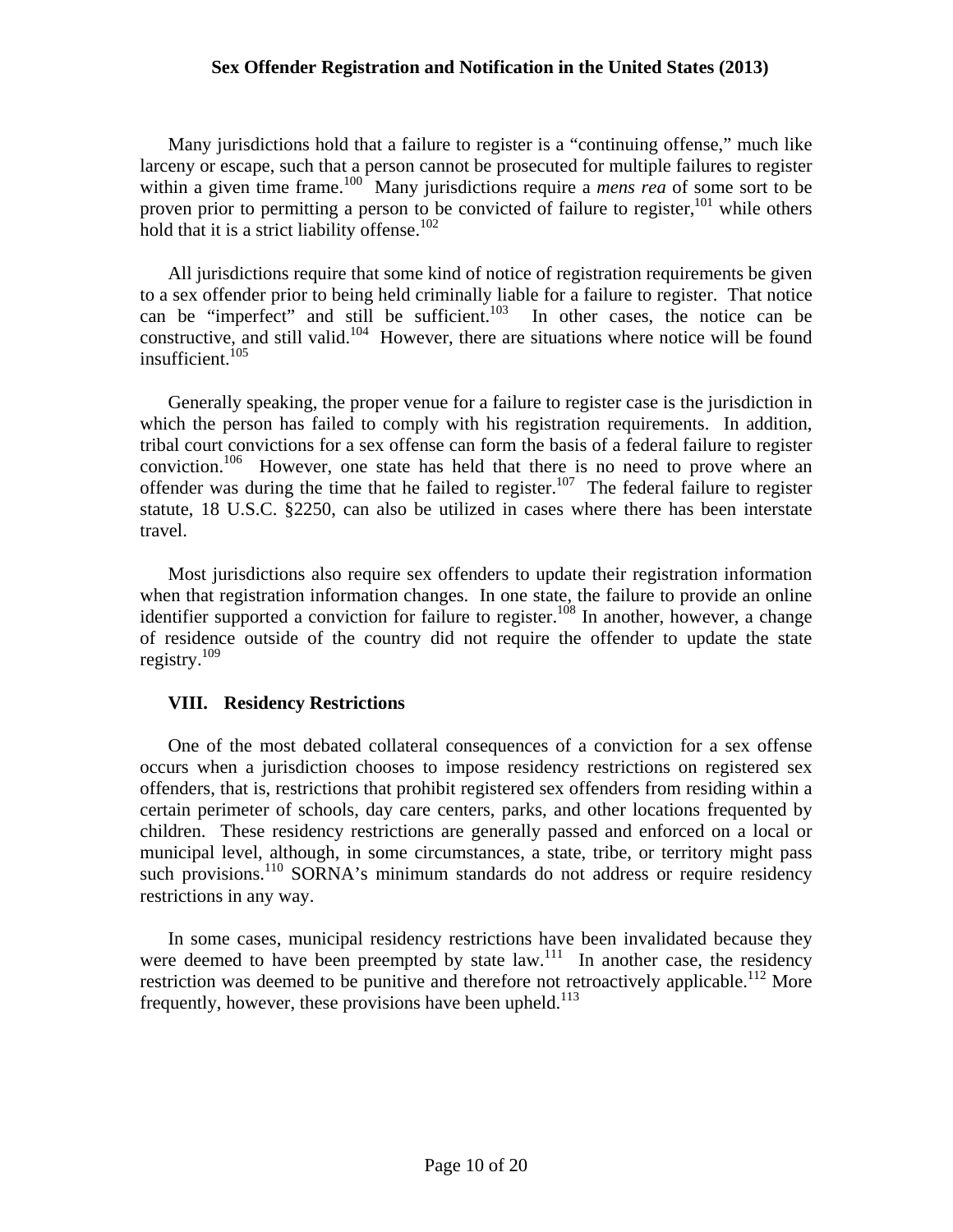#### **IX. Miscellaneous**

One collateral consequence of a lifetime sex offender registration requirement is that a person is no longer permitted, pursuant to federal law, to be admitted to any "federally assisted housing."<sup>114</sup> However, once a person has been admitted to a program such as Section  $8$ ,<sup>115</sup>, they cannot be thereafter terminated because of a new, or newly-discovered, lifetime sex offender registration requirement.<sup>116</sup> A person may be prosecuted for perjury if they have lied on an application for Section 8 housing about the status of a lifetime registered sex offender living in the residence.<sup>117</sup> One recent case permitted the termination of a beneficiary's assistance based only on the address displayed on the public sex offender registry website for a jurisdiction.<sup>118</sup>

Homeless or transient sex offenders have generated a great deal of litigation as states have tried to enforce registration requirements. Many states are rewriting their laws in such a way that these offenders are clearly required to register.<sup>119</sup> In most cases, an offender's homelessness has not prevented a successful prosecution for failure to register, although sometimes statutory or evidentiary problems have prevented successful prosecution.<sup>120</sup> In one case, the Court found that when an offender repeatedly uses a "mail drop" address as his legal address, he "resides" at that location for the purposes of a prosecution for failure to register as a sex offender.<sup>121</sup>

therefore, a person is not removable because of that conviction.<sup>122</sup> Convictions for a failure to register have spawned deportation proceedings in some cases. However, one court has found that a conviction for a state failure to register offense is not a crime involving "moral turpitude" under the immigration code and,

Generally speaking, rules of evidence permit attacking the credibility of a witness by way of introducing evidence of certain prior convictions. In one state, a conviction for failure to register was determined to be a 'crime of deception', rendering it admissible in a subsequent criminal trial to impeach the defendant's testimony.<sup>123</sup>

Under federal law, additional punishment can result if certain crimes are committed while an offender is required to register as a sex offender. Under 18 U.S.C. §2260A, the commission of certain offenses against a minor while the perpetrator is required to register as a sex offender under *any law* will result in a ten year mandatory minimum sentence to run consecutively to any other sentences imposed.<sup>124</sup> The retroactive application of these provisions does not violate the ex post facto clause.<sup>125</sup>

#### **X. Conclusion**

The statutes, regulations and laws addressing sex offender registration and notification in the United States are varied and complex. While this handbook seeks to provide updated and accurate information, practitioners are advised to conduct their own research to confirm that they are utilizing the most current information available and applicable in their jurisdiction.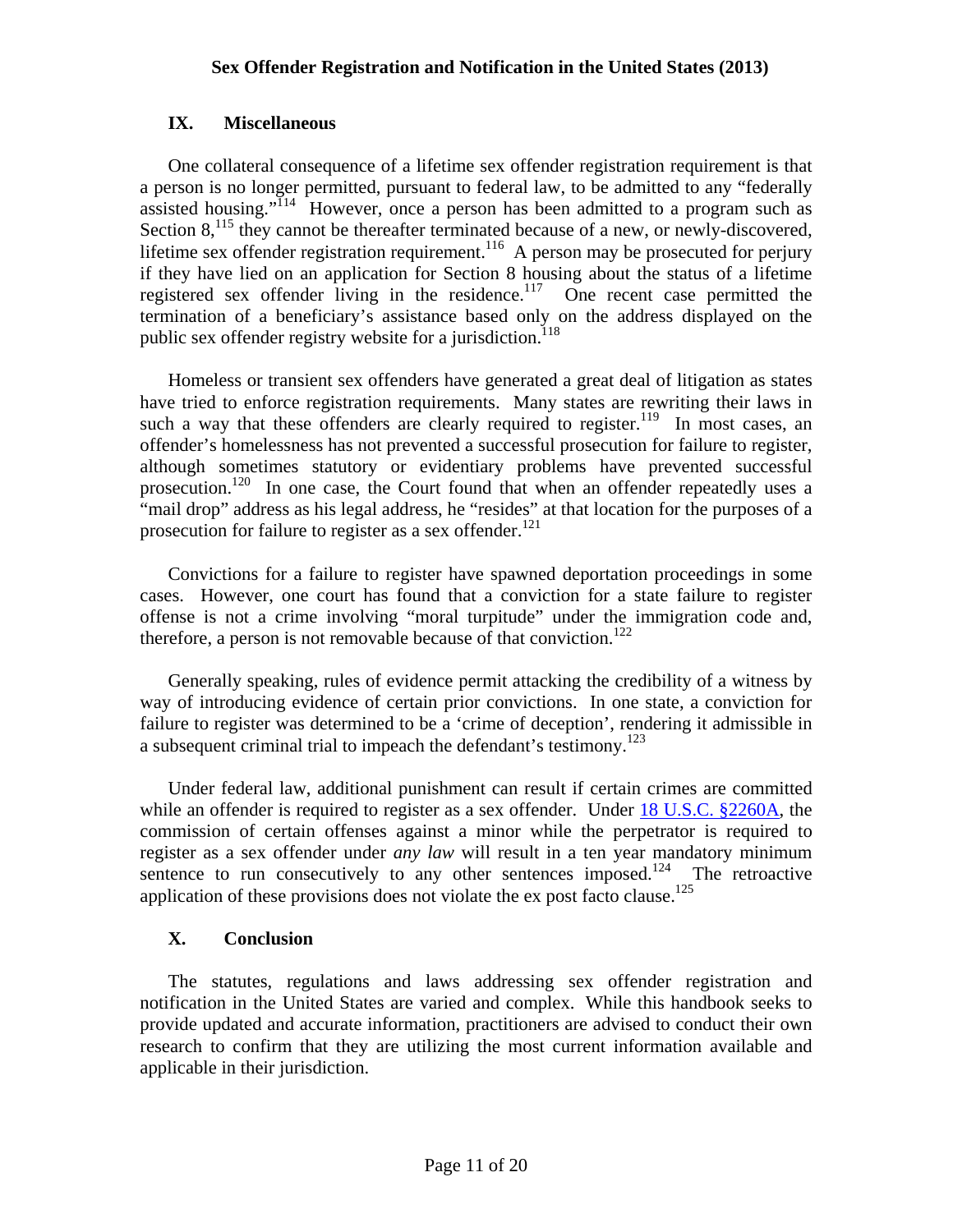For any questions about SORNA itself or for more information about any of the SMART Office projects described in this resource, please feel free to contact us at asksmart@usdoj.gov or visit our website at www.smart.gov.

 $\overline{a}$ 

5 In the same way that the Wetterling Act's provisions were incentive-based (*see supra* text accompanying note 4), so were the provisions of Megan's Law.<br>
<sup>6</sup> 42 U.S.C. §16901 (2006), *et. seq.* All United States Code references are current as of July 2013.

Streets Act of 1968 (42 U.S.C. § 3750 et seq.). For any fiscal year after the end of the period for implementation, a jurisdiction that fails, as determined by the Attorney General, to substantially implement this title shall not receive 10 percent of the funds that would otherwise be allocated for that fiscal year to the jurisdiction under subpart 1 of part E of title I of the Omnibus Crime Control and Safe

If the 10 percent penalty is assessed, the jurisdiction can apply for reallocation of those funds to use for purposes of implementing SORNA.

 implemented the requirements of this subtitle and is not likely to become capable of doing so within a For Tribes that elected to function as registration jurisdictions, the penalty contained in 42 U.S.C. § 16925 may apply, if the tribe qualifies for that funding, which is determined by formula. However, there is a separate and significant penalty for non-compliance by tribes contained in 42 U.S.C. § 16927: For federally-recognized Indian Tribes that the Attorney General determines have "not substantially reasonable amount of time," the statute creates automatic delegation of SORNA functions:

. . . to another jurisdiction or jurisdictions within which the territory of the tribe is located [and requires the tribe] to provide access to its territory and such other cooperation and assistance as may be needed to enable such other jurisdiction or jurisdictions to carry out and enforce the requirements of [SORNA].

 omissions in the contents of this update. The information appearing in this update is for general The Department of Justice makes no claims, promises, or guarantees about the accuracy, completeness, or adequacy of the contents of this update, and expressly disclaims liability for errors and informational purposes only and is not intended to provide legal advice to any individual or entity. We urge you to consult with your own legal advisor before taking any action based on information appearing in this update.

Except for military offenders, addressed in section  $I(G)$ .<br>Federally-recognized Indian Tribes located in "PL-280" states will typically have their registration functions handled by the state within which their lands are located. 42 U.S.C. §16927(a)(2)(A), *citing*  Public L. No. 83-280, c. 505, 67 Stat. 588 (1953), *codified at* 18 U.S.C. §1162 (2006).<br><sup>4</sup> The Jacob Wetterling Crimes Against Children and Sexually Violent Offender Registration Act,

 Public L. No. 103-322, §170101, 108 Stat. 2038 (1994). This was an incentive-based system, where States would be penalized (via loss of Federal grant funds) for a failure to implement its terms. The five principal U.S. territories (American Samoa, Commonwealth of the Northern Mariana Islands, Guam, Puerto Rico, and the U.S. Virgin Islands) were included under Wetterling's requirements by way of Final Guidelines issued in April of 1996. Final Guidelines for the Jacob Wetterling Crimes Against Children and Sexually Violent Offender Registration Act, 61 Fed. Reg. 15110 (April 4, 1996).

Two sets of guidelines have been issued to assist in the implementation of SORNA. The National  $(5<sup>th</sup> Cir. 2012)$  (defendant could not be prosecuted for failing to update "temporary lodging" information Guidelines for Sex Offender Registration and Notification, 73 Fed. Reg. 38030 (July 2, 2008) [*hereinafter*  Final Guidelines], Supplemental Guidelines for Sex Offender Registration and Notification, 76 Fed. Reg. 1630 (Jan. 11, 2011) [*hereinafter* Supplemental Guidelines]. Guidelines provisions, standing alone, do not create an additional basis for criminal liability under 18 U.S.C. §2250. U.S. v. Belaire, 480 Fed. Appx. 284 when neither originating nor destination state required such information to be provided).<br>
For any State or Territory, the penalty is contained in 42 U.S.C.  $\S$  16925: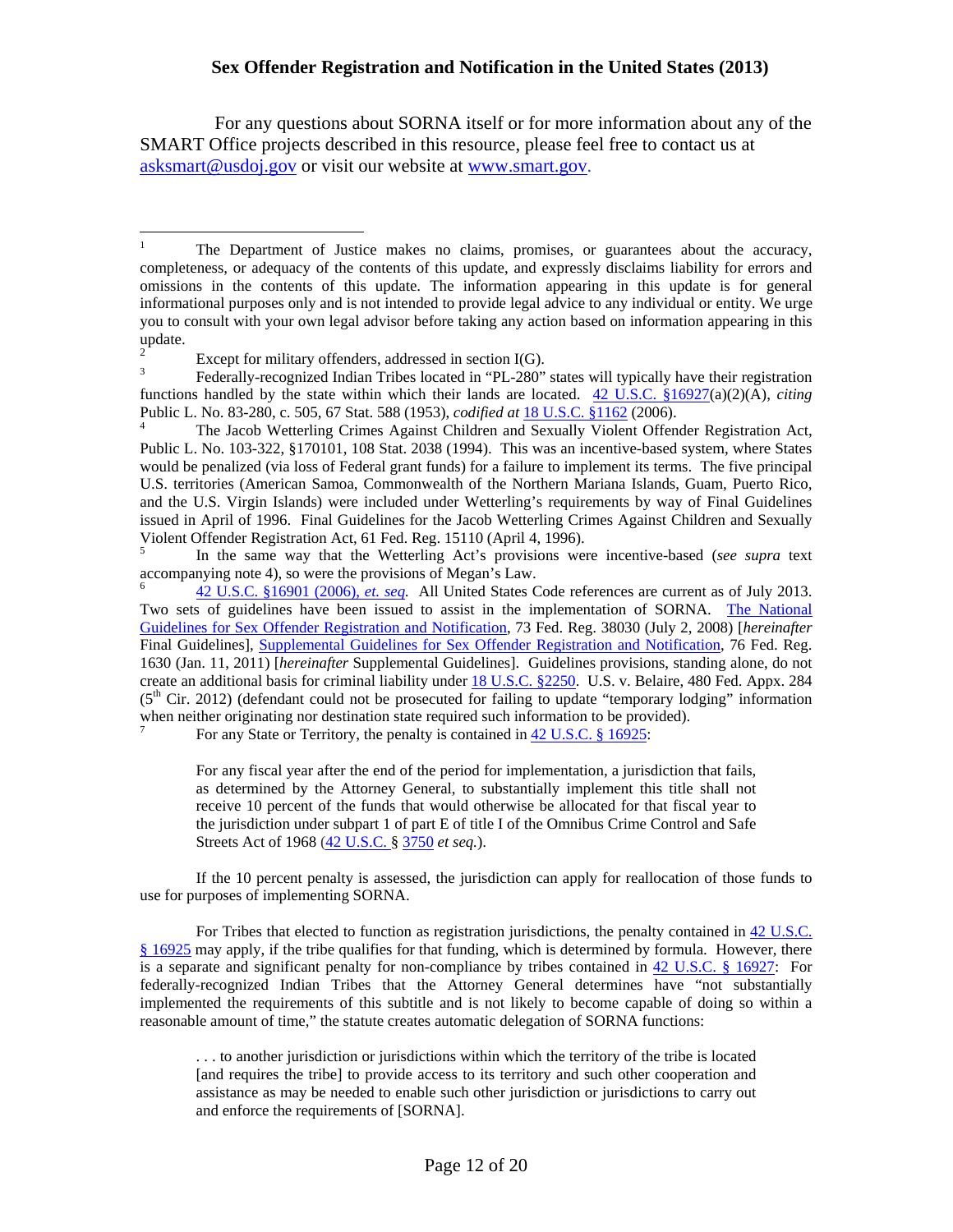The meaning of "provide access" and other issues regarding delegation of registration and notification responsibilities under SORNA for federally-recognized Indian Tribes is discussed in documents #12 and #13 of the SMART Office's "Topics in SORNA Implementation" series.

 $\overline{a}$ 

Current as of August 20, 2013. For the current list of implemented jurisdictions, please visit http://www.smart.gov/newsroom\_jurisdictions\_sorna.htm. For a comprehensive report on the efforts and challenges in implementing SORNA, *see* GAO-13-211, SEX OFFENDER REGISTRATION AND NOTIFICATION ACT: JURISDICTIONS FACE CHALLENGES TO IMPLEMENTING THE ACT, AND STAKEHOLDERS REPORT POSITIVE AND NEGATIVE EFFECTS (2013).<br><sup>9</sup> The precursor of NSOPW was NSOPR, the National Sex Offender Public Registry, which was the

official name of the website from the time of its administrative creation in 2005 until the passage of SORNA in 2006. Press Release, Dep't of Justice, Office of Justice Programs, Department of Justice Activates National Sex Offender Public Registry Website (July 20, 2005), *available at*  http://www.amberalert.gov/newsroom/pressreleases/ojp\_05\_0720.htm. By July of 2006, all fifty states were linked to the Website. Press Release, Dep't of Justice, Office of Justice Programs, All 50 States Linked to Department of Justice National Sex Offender Public Registry Web Site (July 3, 2006), *available* 

The SMART Office does administer TTSORS (the Tribe and Territory Sex Offender Registry System), which is a system developed particularly for federally-recognized Indian Tribes and U.S. Territories which had not previously operated a sex offender registration system or website. All of the information in TTSORS is supplied and administered by the jurisdictions. The SMART Office, through its

contractor, administers the network capacity and connectivity of TTSORS to NSOPW.<br><sup>11</sup> For example, a local police department might submit an offender's fingerprints to the FBI at the time of arrest.

<sup>12</sup>*See* The Pam Lychner Sexual Offender Tracking and Identification Act of 1996, Public L. No. 104-236, 110 Stat. 3093.

 databases where a fingerprint, palm print, or DNA record already exists. Final Guidelines, *supra* note 6, at 13 Conversation with Kimberly Lough, FBI CJIS Division, NCIC Operations and Policy Unit, 2010. 14 In many cases, an offender will have had their fingerprints, palm prints or DNA submitted prior to the registration process, as part of their arrest, sentencing, incarceration, or at some other point in the processing of their case. Registration agencies are not required to submit duplicate entries to federal 38057.

15 15 18 U.S.C. §4042(c). The Bureau of Prisons is a Department of Justice subdivision and part of the Executive Branch. Federal Probation Officers are governed by the Administrative Office of the United States Courts, a Judicial Branch Office. 16 BIA is part of the Department of the Interior, in the Executive Branch. *See generally* Bureau of

Indian Affairs' Detention Facilities, Office of the Inspector General Report # WR-EV-BIA-0005-2010 ("BIA reported that as of September 2009, the detention program consisted of 94 detention facilities: 23 bureau-operated facilities, 52 tribally-operated facilities under Public Law (P.L.) 93-638 contracts, and 19 tribally-operated facilities under self-governance compact agreements").<br><sup>17</sup> The National Center for Missing and Exploited Children (NCMEC) operates the Sex Offender

Tracking Team (SOTT) which is collocated with NSOTC in Crystal City, Virginia. SOTT publishes a biannual survey of the number of registered sex offenders in the United States. http://www.missingkids.com/en\_US/documents/Sex\_Offenders\_Map.pdf. As of May 29, 2013, there were 751,538 registered sex offenders in the United States.<br><sup>18</sup> Administration of Military Correctional Facilities and Clemency and Parole Authority, Dep't of

18 to Defense Instruction 1325.07, Appx. 4 to Enc. 2 (March 11, 2013), http://www.dtic.mil/whs/directives/corres/pdf/132507p.pdf. Although technically a part of the Department of Homeland Security, this Instruction also governs proceedings for the United States Coast Guard. *See*  U.S. v. Kebodeaux, 133 S.Ct. 2496 (2013).

19 The National Defense Authorization Act for Fiscal Year 2013, Public L. 112-239, §523, 126 Stat. 1723.

 $20\,$ 20 Billingsley v. Alabama, 2012 Ala. Crim. App. LEXIS 112 (Ala. Ct. Crim. App. 2012). 21 *See* Army Regulation 190-45, §2-7 (2007).

 $21$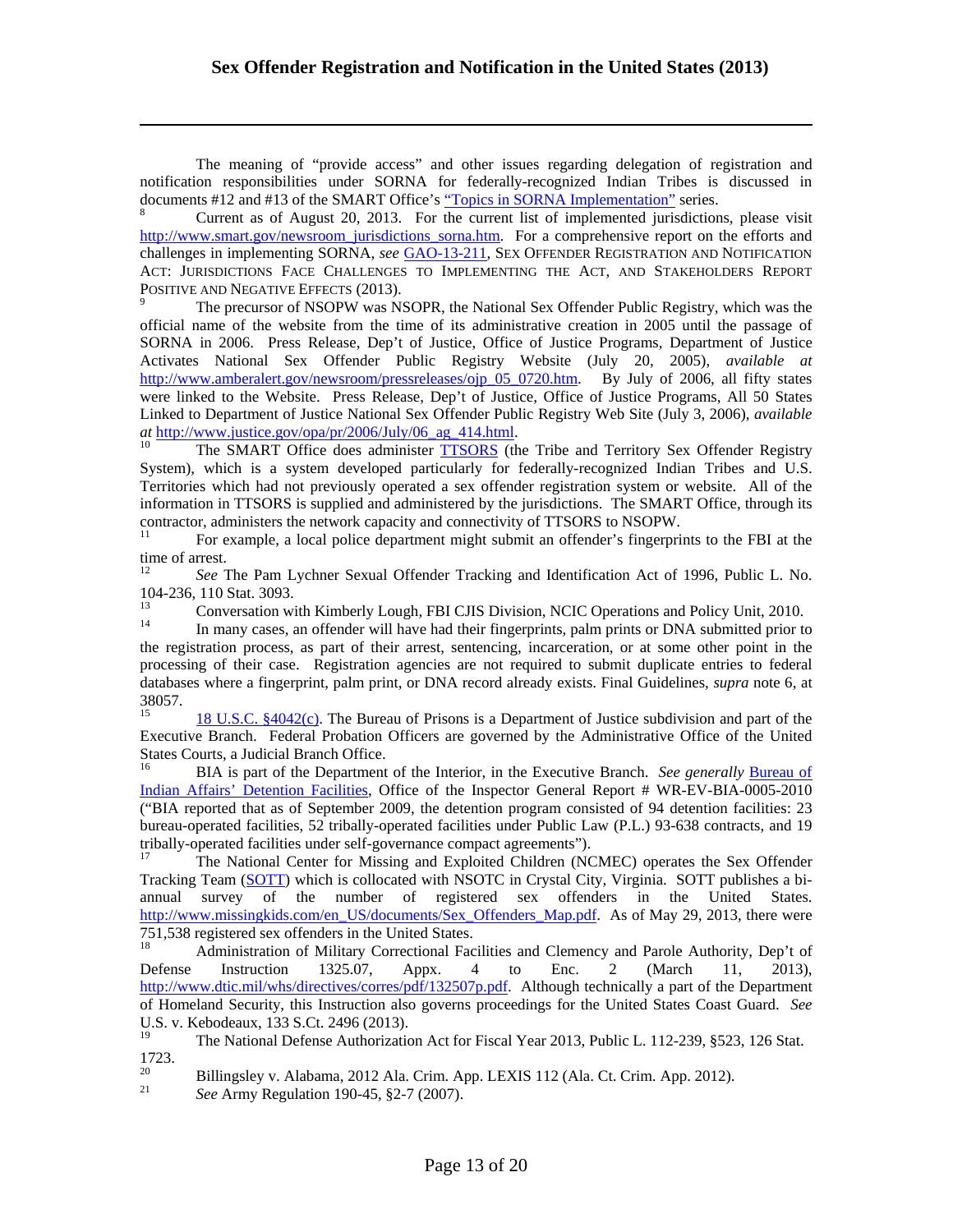$22$  Clause," U.S. CONST. Art. I, §8, cl. 17 ("[The Congress shall have Power…] To exercise exclusive 22 "Federal Enclave" is a legal term of art which refers to property that is either in whole or in part under the law enforcement jurisdiction of the United States Government. *See generally* the "Enclave Legislation in all Cases whatsoever, over such District (not exceeding ten miles square) as may, by Cession of particular States, and the Acceptance of Congress, become the Seat of the Government of the United States, and to exercise like Authority over all Places purchased by the Consent of the Legislature of the State in which the Same shall be, for the Erection of Forts, Magazines, Arsenals, dock-Yards, and other needful Buildings"); *see also* 40 U.S.C. §3112 (2006) (concerning federal jurisdiction). A similar issue arises regarding offenders located within National Parks or other federally-held land that holds the status of "federal enclave."<br> $^{23}$ 

 an incompetent defendant sufficient to require registration); State v. Olsson, 958 N.E.2d 356 (Ill. App. was invalid). In addition, some jurisdictions require registration even if an offender has been pardoned of some jurisdictions an offender can remain on the public registry website even if that offender no longer has U.S. v. Kebodeaux, 133 S.Ct. 2496 (2013).<br>Withheld adjudications have been held to require registration under SORNA. *See* U.S. v. Bridges, 901 F. Supp. 2d 677 (W.D.Va. 2012) (withheld adjudication in Florida registerable under SORNA). In some jurisdictions, registration is required when a person has been civilly committed, received a withheld adjudication, found Not Guilty by Reason of Insanity or incompetent to stand trial, or when ordered to register by a probation officer. *See* Mayo v. People, 181 P.3d 1207 (Colo. Ct. App. 2008) (civil commitment triggered requirement to register); Price v. State, 43 So.3d 854 (Fla. Dist. Ct. App. 5th Dist. 2010) (withheld adjudication); State v. Cardona, 986 N.E.2d 66 (Ill. 2013) (a finding of 'not not guilty' for 2011) (defendant found incompetent to stand trial was required to register); *In re* Kasckarow, 936 N.Y.S.2d 498 (Sup. Ct. N.Y. 2013) (nolo contendere plea and withheld adjudication in Florida registerable in New York); Walters v. Cooper, 739 S.E.2d 185 (N.C. Ct. App. 2013) ('Prayer for Judgment Continued' on a charge of sexual battery is a final conviction triggering requirement to register), *temporary stay ordered*, 739 S.E.2d 838 (N.C. 2013); *but see* United States v. Moore, 449 Fed. Appx. 667 (9th Cir. 2011) (probation condition under SORNA requiring registration for a tier I offender more than 15 years after the conviction the underlying offense, *In re* Edwards, 720 S.E.2d 462 (S.C. 2011), *citing* S.C. Code § 23-3-430(F), and in any meaningful ties to the jurisdiction, Doe v. O'Donnell, 924 N.Y.S.2d 684 (N.Y. App. Div. 2011). 25 *See* Rainer v. State, 690 S.E.2d 827 (Ga. 2010) (non-parental false imprisonment is registerable);

 Moffitt v. Commonwealth, 360 S.W.3d 247 (Ky. Ct. App. 2012) (citing the legislative history of the Wetterling Act to support registration for kidnapping); People v. Knox, 903 N.E.2d 1149 (N.Y. 2009) (nonparental kidnapping and unlawful imprisonment is registerable); State v. Smith, 780 N.W.2d 90 (Wisc. 2010) (non-parental false imprisonment is registerable).

<sup>26</sup> For example, Montana's Violent Offender registry (http://svcalt.mt.gov/svor/search.asp) is displayed together with its sex offender registry information. *Cf.* Mont. Code §46-23-502(13) (definition of "violent offense").

27 State v. Norman, 2013 824 N.W.2d 739 (Neb. 2013). 28 *In re:* K.B., 285 P.3d 389 (Ct. App. Kan. 2012).

29 children" not registerable in New Mexico without evidence of actual conduct comparable to New Mexico conviction for indecent assault and battery not registerable in Texas); *Ex parte* Harbin, 297 S.W.3d 283 <sup>29</sup>*See* Doe v. Board, 925 N.E.2d 533 (Mass. 2010) (Maine conviction for unlawful sexual contact registerable in Massachusetts); Skaggs v. Neb. State Patrol, 804 N.W.2d 611 (Neb. 2011) (California conviction registerable in Nebraska); Lozada v. South Carolina Law Enforcement Division, 719 S.E.2d 258 (S.C. 2011) (Pennsylvania conviction for unlawful restraint registerable as kidnapping in South Carolina); In re Shaquille O'Neal B., 684 S.E.2d 549 (S.C. 2009) (North Carolina juvenile adjudication for 'indecent liberties between children' registerable in South Carolina); *but see* People v. Brooks, 296 P.3d 216 (2012) (Texas conviction not registerable in Colorado); Sharma v. State, 670 S.E.2d 494 (Ga. App. 2008) (Texas conviction not registerable in Georgia); State v. Frederick, 251 P.3d 48 (Kan. 2011) (Minnesota adjudication for criminal sexual conduct not registerable in Kansas because it is not a "conviction" under Kansas law); State v. Hall, 294 P.3d 1235 (N.M. 2013) (California conviction for "annoying or molesting offense, regardless of the elements of the offense); State v. Orr, 2013 N.M. App. LEXIS 42 (N.M. Ct. App. 2013) (conviction for "taking indecent liberties with children" in North Carolina not registerable in New Mexico); Dep't Pub. Safety v. Anonymous, 382 S.W.3d 531 (Tex. Ct. App. 2012) (Massachusetts (Tex. Crim. App. 2009) (California conviction for "annoying or molesting a child" not registerable in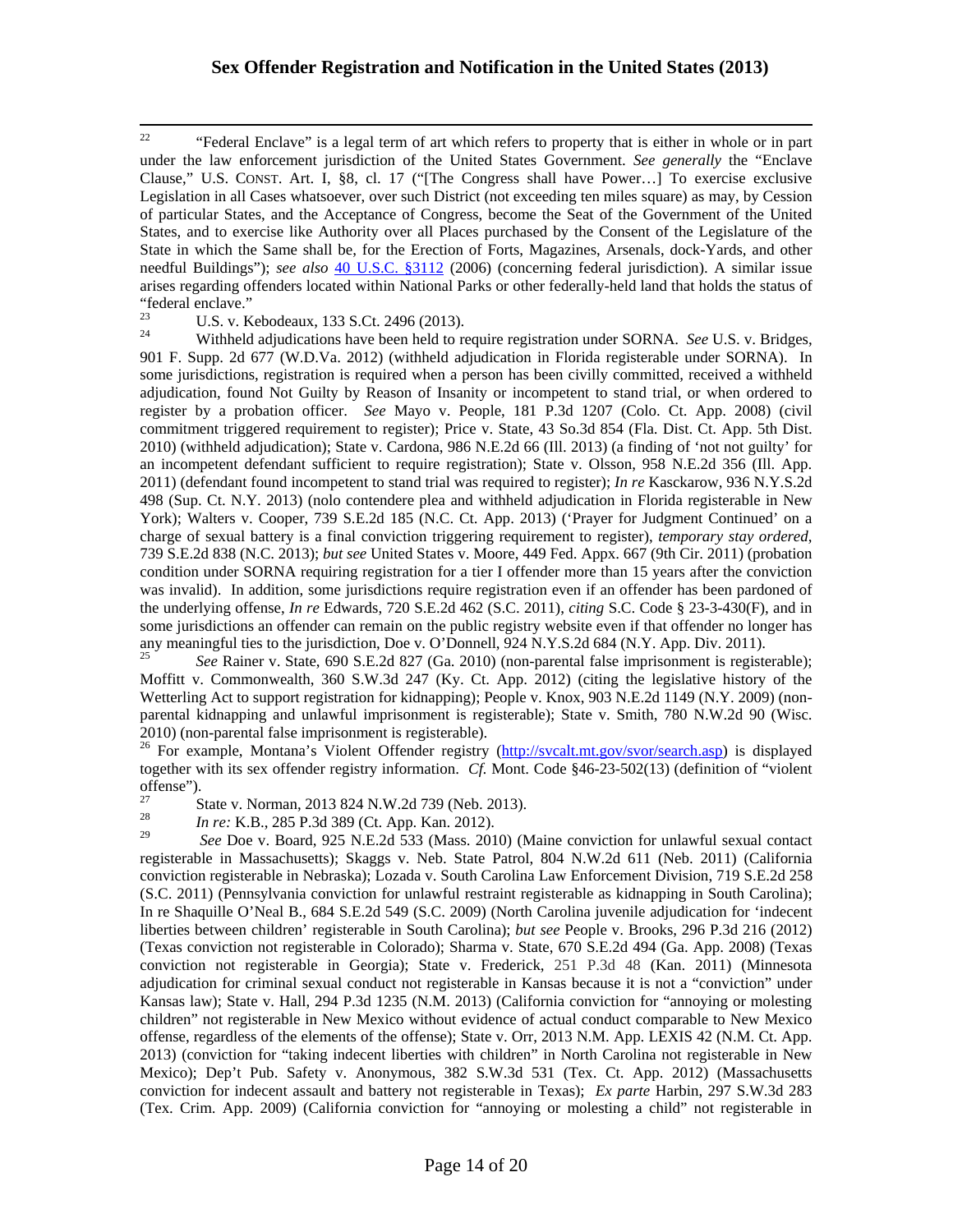registerable in Washington); State v. Werneth, 197 P.3d 1195 (Wash. App. 2008) (Georgia conviction for Texas); State v. Howe, 212 P.3d 565 (Wash. 2009) (California conviction for "lewd acts upon a child" not Child Molestation not registerable in Washington State).

<sup>30</sup>*See* Doe v. Pa. Bd. of Prob. & Parole, 513 F.3d 95 (3d Cir. 2008) (Pennsylvania's disparate treatment of in-state and out-of-state offenders violated the Equal Protection Clause of the  $14<sup>th</sup>$ Amendment).

 Cir. 2008) (Conspiracy to Commit Sexual Abuse is a registerable offense); *but see* United States v. (Kan. 2012) (bestiality is not a registerable offense); State v. Haynes, 760 N.W.2d 283 (Mich. App. 2008) <sup>31</sup>*See* United States v. Dodge, 597 F.3d 1347 (11th Cir. 2010) (18 USC §1470 registerable under SORNA, even though it is not listed); United States v. Byun, 539 F.3d 982 (9th Cir. 2008) (conviction for alien smuggling which had underlying facts of sex trafficking properly triggered registration); United States v. Hahn, 551 F. 3d 977 (10th Cir. 2008) (probation conditions properly required registration in a fraud case when there was a prior state conviction for a sex offense); United States v. Jensen, 278 Fed. Appx. 548 (6th Jimenez, 275 Fed. Appx. 433 (5th Cir. 2008) (where only evidence of sexual misconduct was three unsubstantiated police reports, registration requirement was inappropriate); State v. Coman, 273 P.3d 301 (bestiality not registerable).

<sup>32</sup>*See*, *e.g.*, Doe v. Sex Offender Registry Bd., 925 N.E.2d 533 (Mass. 2010) (may not consider facts underlying the conviction).

 incorporated conduct that was not sexual in addition to that which could be sexual). See, e.g., State v. Duran, 967 A.2d 184 (Md. 2009) (highlighting the narrow approach, the Court determined that Indecent Exposure was not registerable because the lewdness element of the crime

34

35

36 State v. Atcitty, 215 P.3d 90 (N.M. 2009).<br>35 United States v. Begay, 622 F.3d 1187 (9th Cir. 2010). 36 42 U.S.C. §16911(1). The bulk of these cases have been appeals of convictions under 18 U.S.C. §2250 and interpret the "initial registration" requirement contained in 42 U.S.C. §16913. *See* Carr v. United States, 560 U.S. 438 (2010).

"Sex Offense" is defined in 42 U.S.C. §16911(5)(A). For guidance on which persons convicted of UCMJ offenses are required to register, see United States v. Jones, 383 Fed. Appx. 885 (11th Cir. 2010) and Department of Defense Instruction 1325.07, *supra* n. 17. 38 42 U.S.C. §16911(5)(B).

 $\overline{a}$ 

In other words, there will be situations where SORNA imposes a registration requirement directly on an offender, but the jurisdiction where that offender lives, works or attends school refuses to register him, because the jurisdiction's laws do not require registration for the offense of conviction.<br><sup>40</sup> Doe v. Toelke, 389 S.W.3d 165 (Mo. 2012) ("the [state] registration requirements apply to any

40 registration of persons convicted on or after January 1, 1995). person who 'has been' required to register as a sex offender pursuant to federal law. Consquently, even if Doe presently is not required to register pursuant to SORNA, he 'has been' required to register as a sex offender and, therefore, is required to register [with the state]."), *accord* Doe v. Toelke, 389 S.W.3d 165 (Mo. 2012) (offender convicted in 1983 required to register, even though Missouri law only requires

supra note 6 at 1636-37. Ward v. State, 288 P.3d 94 (Alaska 2012).<br>SORNA's minimum standards require that jurisdictions register juveniles who were at least 14 years old at the time of the offense and who have been adjudicated delinquent for committing (or attempting or conspiring to commit) a sexual act with another by force, by the threat of serious violence, or by rendering unconscious or drugging the victim. "Sexual Act" is defined in 18 U.S.C. §2246. The Supplemental Guidelines give jurisdictions full discretion over whether they will post information about juveniles adjudicated delinquent of sex offenses on their public registry website. Supplemental Guidelines,

U.S. v. Shannon, 2013 U.S. App. LEXIS 929 (6<sup>th</sup> Cir. 2013) (Ohio adjudication for Gross Sexual Imposition triggered registration condition in subsequent sentencing for possession of a firearm by a felon).

 $(2011)$ , http://pajuvdefenders.org/file/snapshot.pdf. 44 A thorough survey of the varying juvenile registration responsibilities imposed by each state can be found in *A Snapshot of Juvenile Registration and Notification Laws: A Survey of the United States* 

See, e.g., Clark v. State, 957 A.2d 1 (Del. 2008) (lifetime registration requirement for juvenile was not contravened by requirement to consider the "best interests of the child" in fashioning a disposition). Some states go beyond SORNA's requirements. *See*, *e.g.*, State v. I.C.S., 110 So.3d 1208 (La. Ct. App.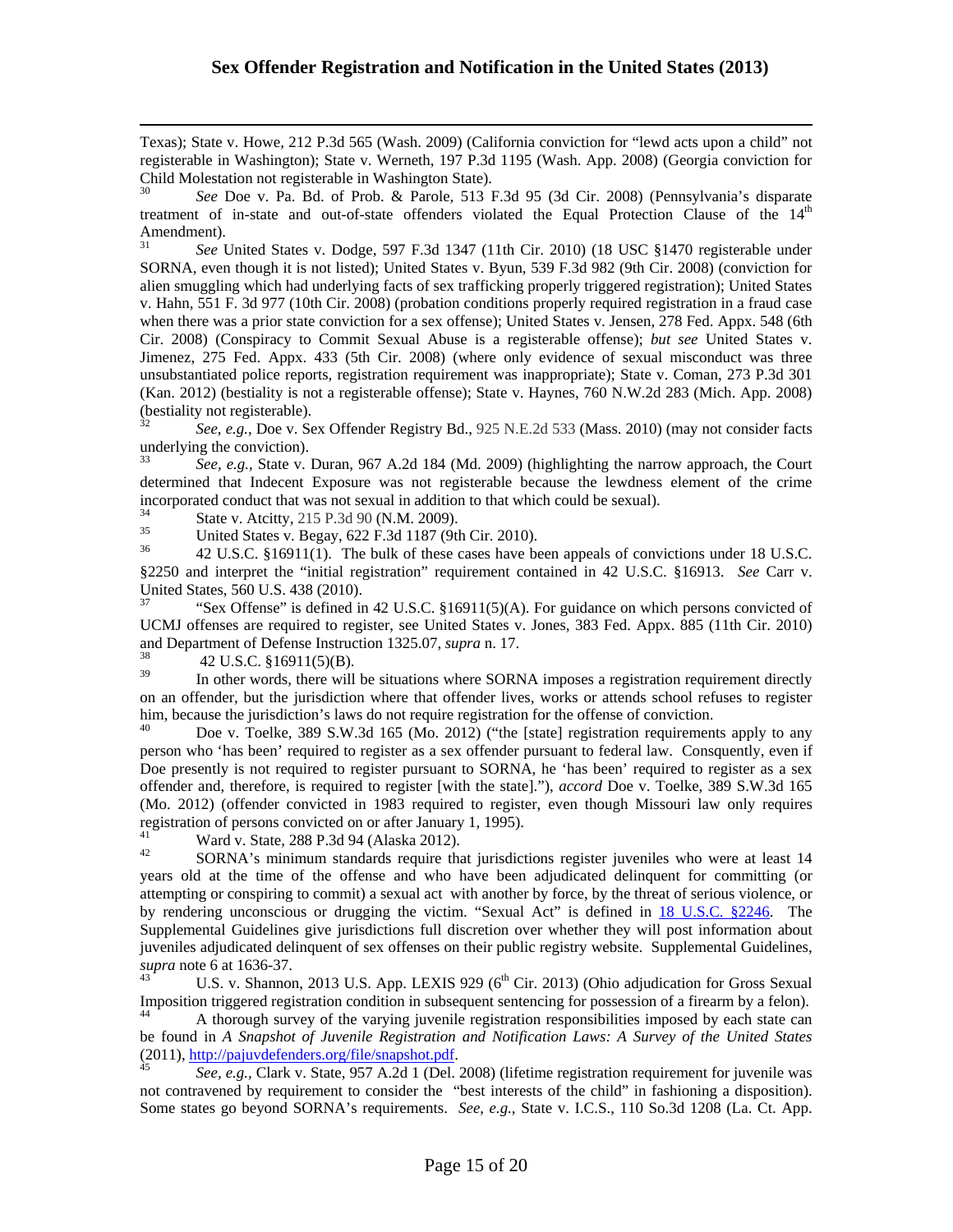Ì. 2013) (defendants who committed sex offenses prior to age 14, were not transferrable to adult court at that age and whose offenses did not require registration upon a juvenile adjudication of delinquency, were prosecuted in adult court in their twenties for those offenses and required to register); *In re* J.L., 800 N.W.2d 720 (S.D. 2011) (14 year-old boy adjudicated delinquent for consensual sex with his 12 year-old girlfriend was ordered to register for life).

<sup>46</sup>*See, e.g.,* N.V. v. State, 2008 Ark. App. LEXIS 207 (March 5, 2008) (due process hearing required prior to juvenile being required to register).

<sup>47</sup>*See*, *e.g.*, *In re* Crockett, 159 Cal. App. 4th 751 (Cal. App. 1st Dist. 2008) (juvenile adjudicated delinquent of sex offense in Texas was not required to register when he moved to California).

 App. Unpub. LEXIS 929 (Aug. 5, 2008) (lifetime registration requirement for juveniles does not violate <sup>48</sup>*See In re* Z.B., 757 N.W.2d 595 (S.D. 2008) (treating juvenile sex offenders convicted of the same crimes as adult sex offenders differently and more harshly than the adult sex offenders served no rational purpose and violated the Equal Protection Clause of the 14<sup>th</sup> Amendment); *cf. In re* C.P.T., 2008 Minn. due process).

In re C.P., 967 N.E.2d 729 (Ohio 2012). Other courts have held that registration requirements as applied to juveniles adjudicated delinquent of a sex offense *does not* violate the 8<sup>th</sup> Amendment. U.S. v. Under Seal, 709 F.3d 257 (4<sup>th</sup> Cir. 2013) (military conviction).

 Juvenile Male, 581 F.3d 977 (2009), *vacated and remanded*, 131 S. Ct. 2860 (2011), *appeal dismissed as moot*, 653 F.3d 1081 (9th Cir. 2011). In its decision, however, the Supreme Court did not in any way Illinois ex. rel. Birkett v. Konetski, 909 N.E.2d 783 (Ill. 2009).<br>In 2010 the U.S. Supreme Court granted certiorari in a case where the Ninth Circuit had held that the juvenile registration provisions of SORNA were unconstitutional when applied retroactively. U.S. v. address the question of the constitutionality of the retroactive application of SORNA's requirement that certain adjudicated juveniles register as sex offenders.

52 U.S. v. Under Seal, 709 F.3d 257 (4<sup>th</sup> Cir. 2013) (military conviction); United States v. Juvenile Male, 670 F.3d 999 (9th Cir. 2012). The Federal Juvenile Delinquency Act is found at 18 U.S.C. §5031, *et. seq.*

53 SORNA requires that jurisdictions register offenders whose "predicate convictions predate the enactment of SORNA or the implementation of SORNA in the jurisdiction" when an offender is:

- (1) incarcerated or under supervision, either for the predicate sex offense or for some other crime;
- (2) already registered or subject to a pre-existing sex offender registration requirement under the jurisdiction's law; or
- (3) reenter the jurisdiction's justice system because of a subsequent felony conviction.

Final Guidelines at 38046; Supplemental Guidelines at 1639.

 $\overline{a}$ 

56 Smith v. Doe, 538 U.S. 1009 (2003).<br>*Id. See, e.g.*, Jensen v. State, 905 N.E.2d 384 (Ind. 2009) (person convicted after the initial passage of the law could be required to comply with amended requirements).

 clause on grounds of mootness); Carr v. U.S., 560 U.S. 438 (2010) (declining to address the issue of <sup>57</sup>*See* U.S. v. Kebodeaux, 133 S.Ct. 2496 (2013) (assuming without deciding that Congress did not violate the Ex Post Facto clause in enacting SORNA's registration requirements); U.S. v. Juvenile Male, 131 S.Ct. 2860 (2011) (declining to address whether SORNA's requirements violated the Ex Post Facto

 Doe v. Phillips, 194 S.W.3d 833 (Mo. 2006), has subsequently been rendered moot, Doe v. Keathley, 2009 N.E.2d 1004 (Ind. Ct. App. 2012); Andrews v. State, 978 N.E.2d 494 (Ind. Ct. App. 2012) (declining to whether SORNA violates the Ex Post Facto clause).<br><sup>58</sup> Doe v. State, 189 P.3d 999 (Alaska 2008); Wallace v. State, 905 N.E.2d 371 (Ind. 2009); Maine v. Letalien, 985 A.2d 4 (Me. 2009); State v. Williams, 952 N.E.2d 1108 (Ohio 2011). One additional case, Mo. App. LEXIS 4 (Jan. 6, 2009). Indiana has had a number of cases addressing various issues associated with the holding in *Wallace*. *See* Gonzalez v. State, 980 N.E.2d 312 (Ind. 2013) (ten year registration period could not be increased to lifetime without violating the ex post facto clause); Burton v. State, 977 apply the holding in U.S. v. Leach, 639 F.3d 769 ( $7<sup>th</sup>$  Cir. 2011), to the present Indiana case); State v. Hough, 978 N.E.2d 505 (Ind. Ct. App. 2012) (out-of-state conviction still entitled to ex post facto protections).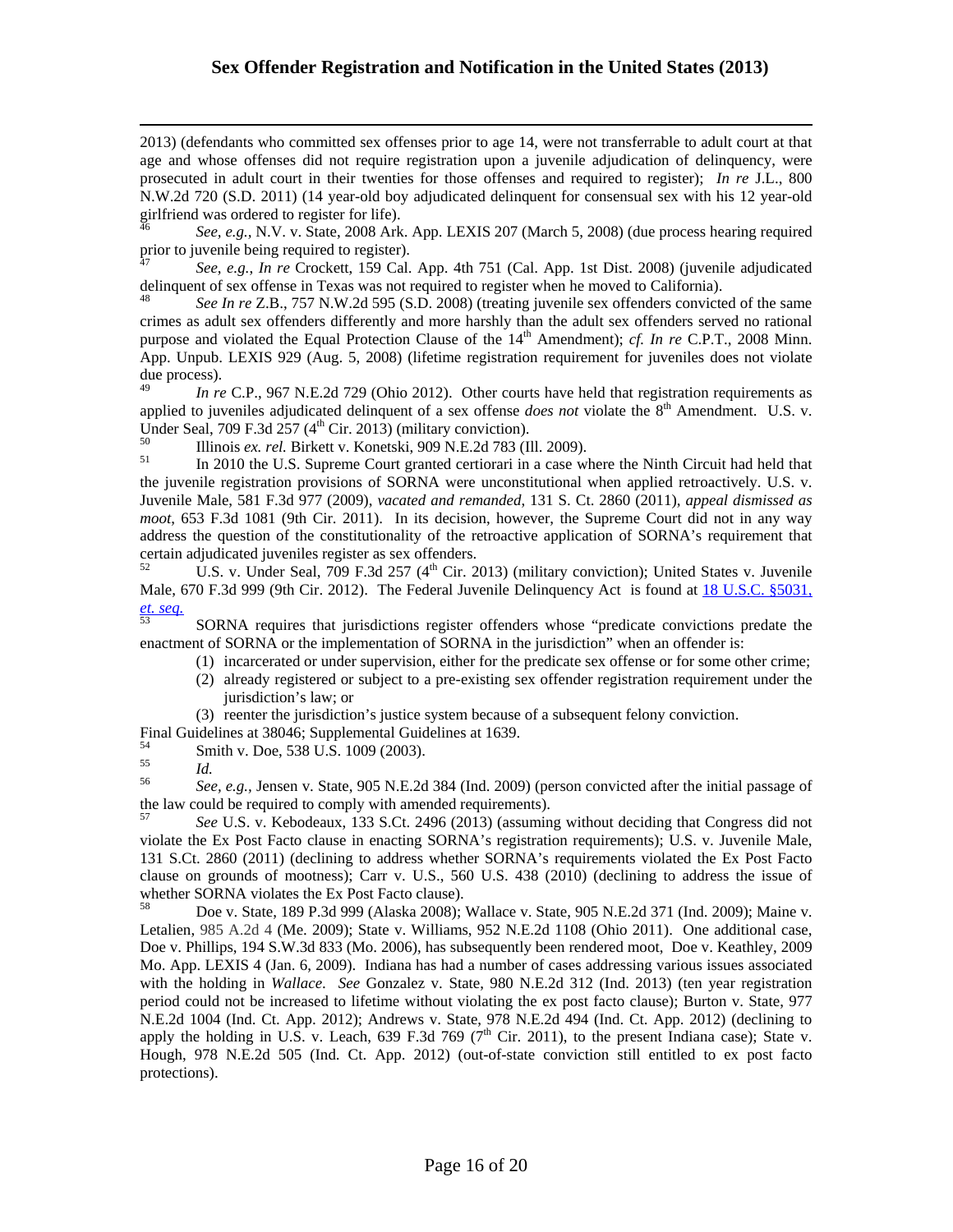59 59 Doe v. Dep't of Pub. Safety & Corr. Servs., 40 A.3d 39 (Md. 2013); Starkey v. Okla. Dep't of Corr., 2013 Okla. LEXIS 55 (Okla. 2013) (detailing all case law from state courts regarding retroactive application of sex offender registration and notification statutes).

 2009); State v. Yeoman, 236 P.3d 1265 (Idaho 2010); Illinois *ex. rel.* Birkett v. Konetski, 909 N.E.2d 783 App. LEXIS 99 (Tx. Crim. App., Jan. 16, 2013); Smith v. Commonwealth, 743 S.E.2d 146 (Va. 2013). <sup>60</sup>*See*, *e.g.*, Doe v. Snyder, 2013 U.S. Dist. LEXIS 36699 (E.D. Mich. 2013) (addressing Michigan's 2011 amendments which substantially implemented SORNA); State v. Henry, 228 P.3d 900 (Ariz. Ct. App. 2010); Buffington v. State, 2008 Ark. LEXIS 71 (Jan. 31, 2008); Finnicum v. State, 673 S.E.2d 604 (Ga. (Ill. 2009); Reynolds v. State, 385 S.W.3d 93 (Tx. Ct. App. 2012), *rev'w pet'n granted,* 2013Tx. Crim.

63 61 ACLU v. Masto, 2:08-cv-00822-JCM-PAL (D. Nev., Oct. 7, 2008).<br>62 ACLU v. Masto, 670 F.3d 1046 (9th Cir. 2012).<br>63 State v. Jedlicka, 747 N.W.2d 580 (Minn. App. 2008); *see also* Flanders v. State, 955 N.E.2d 732 (Ind. App. 2011).

 that the offender poses a danger to the community before requiring registration: 803 CMR 106(B), Buck v. Commonwealth, 308 S.W.3d 661 (Ky. 2010).<br>See the procedure followed in Massachusetts, where the Sex Offender Registry Board must find *available at http://www.mass.gov/eopss/docs/sorb/sor-regulations.pdf*.<br><sup>66</sup> Smith v. Commonwealth, 743 S.E.2d 146 (Va. 2013).

67 67 State v. Larson, 2008 Minn. App. Unpub. LEXIS 1525 (Dec. 30, 2008); State v. Sparks, 657 S.E. 2d 655 (N.C. 2008); State v. Green, 230 P.3d 654 (Wash. App. 2010).<br><sup>68</sup> Meza v. Livingston, 607 F.3d 392 (5th Cir. 2010) (defendant had a liberty interest in being free

from registration requirements where he had not been convicted of a sex offense); State v. Arthur H., 953 A.2d 630 (Conn. 2008) (no due process hearing required); Doe v. Dep't of Public Safety, 971 A.2d 975 (Md. App. 2009) (presumption of dangerousness flowing from a rape conviction was permissible); Smith v. Commonwealth, 743 S.E.2d 146 (Va. 2013).

69 Woe v. Spitzer, 571 F.Supp.2d 382 (E.D. N.Y. 2008) (when amended statute extended the registration period by ten years three days before petitioner's registration requirement expired, there was no protected liberty interest).

Doe v. Jindal, 2011 U.S. Dist. LEXIS 100408 (E.D. La., Sept. 7, 2011). California has a long line of cases litigating equal protection issues in sex offender registration cases, based on People v. Hofsheier, 129 P.3d 29 (Cal. 2006).

71 was not required); In re Richard A., 946 A.2d 204 (R.I. 2008); *but see* Fushek v. State, 183 P.3d 536 (Ariz. afforded when there is a special allegation of sexual motivation in a misdemeanor case). <sup>71</sup>*See* Thomas v. United States, 942 A.2d 1180 (D.C. 2008) (underlying misdemeanor charges which required registration upon conviction were "petty" for purposes of the Sixth Amendment, and a jury trial 2008) (because of the seriousness of the consequences of being designated a sex offender, jury trial must be

People v. Nichols, 176 Cal. App. 4th 428 (3d Dist. 2009) (28 years to life sentence for failure to register under California's three-strikes law did not violate the 8<sup>th</sup> Amendment); People v. T.D., 823 N.W.2d 101 (Mich. 2011) (requiring a juvenile to register was not cruel and unusual punishment), *dismissed as moot, 821 N.W.2d 569 (Mich. 2012).*<br><sup>73</sup> Rosin v. Monken, 599 F.3d 574 (7th Cir. 2010) (when an offender convicted in New York was

 to Illinois and was required to register under its laws, it was not a violation of the Full Faith and Credit promised in his plea agreement that he would never have to register as a sex offender, but when he moved Clause); *see* Burton v. Indiana, 977 N.E.2d 1004 (Ind. Ct. App. 2012) (State unsuccessfully argued that the Full Faith and Credit Clause should apply).

74

75 United States v. King, 431 Fed. Appx. 630 (10th Cir. 2011).<br>State v. Caton, 260 P.3d 946 (Wash. Ct. App. 2011), *rev'd on other grounds*, 273 P.3d 980 (Wash. 2012).

 court was an 'Admiralty Court' because the flag in the courtroom had fringe on it. *Id*. at \*3-\*15. Proponents of the sovereign citizen movement "believe they are not subject to federal or state statutes or proceedings, reject most forms of taxation as illegitimate, and place special significance on commercial law." U.S. v. Harding, 2013 U.S. Dist. LEXIS 62471 (W.D. Va. 2013) (18 U.S.C. §2250 prosecution), *quoting* U.S. v. Brown, 669 F.3d 10 (1<sup>st</sup> Cir. 2012). In *Harding* the defendant argued that the federal court did not have jurisdiction over him, citing the Organic Act of 1871, the fact that his name was listed in all caps on the indictment, that there was no corpus delicti for the offense, and that the federal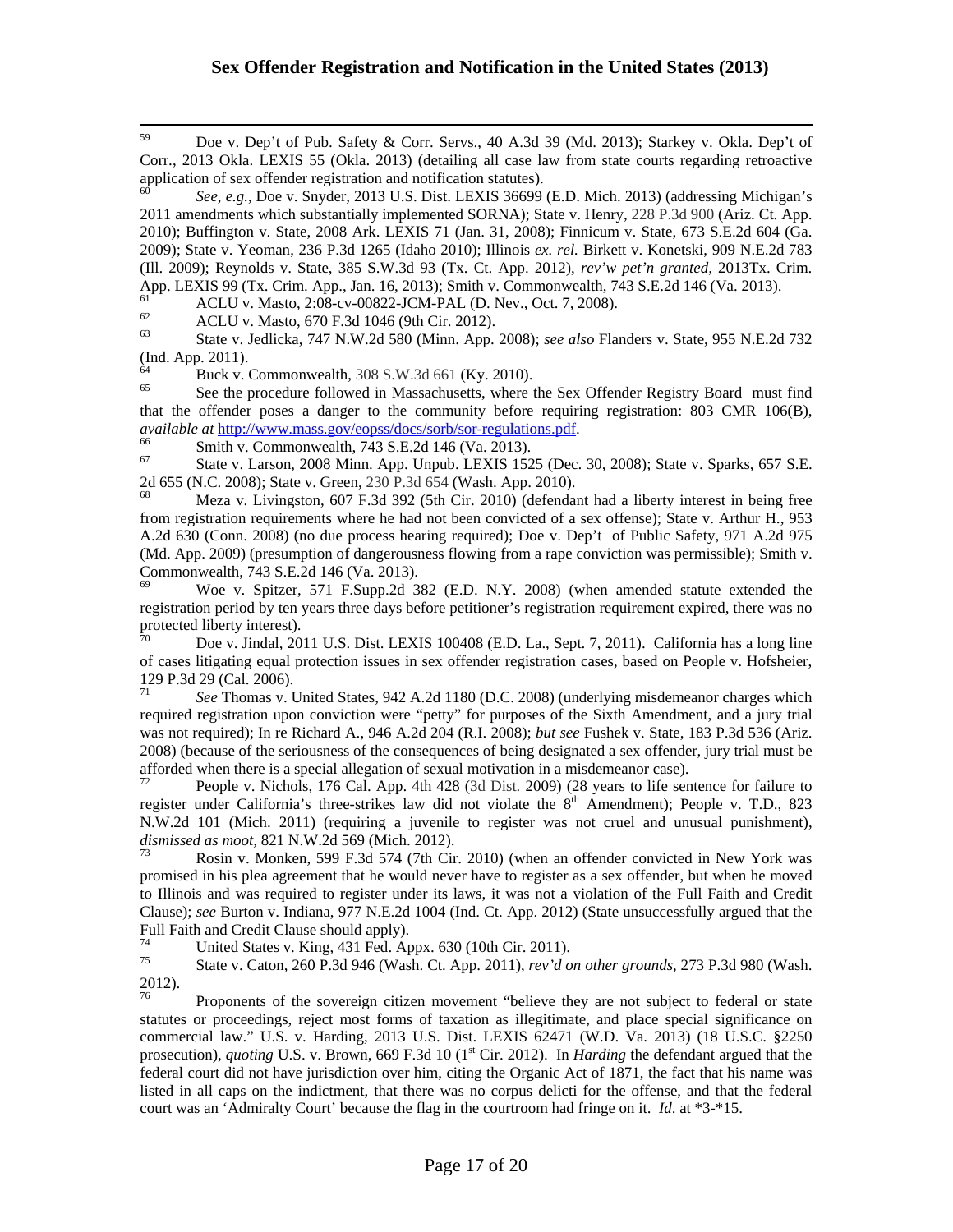$77$ *See* U.S. v. Kidd, 2013 Fed. App. 0249N (6<sup>th</sup> Cir. 2013); U.S. v. Smith, 504 Fed. Appx. 519 (8<sup>th</sup> Cir. 2012).<br><sup>78</sup> *See* United States v. Reynolds, 132 S.Ct. 975 (2012). 77 131 S.Ct. 2355 (2011), *on remand at* 681 F.3d 149 (3d Cir. 2012), *cert. granted. on other grounds,* 133 S.Ct. 978 (2013). Thus far, Tenth Amendment challenges raised under *Bond* have been unsuccessful.

 Gravino, 928 N.E.2d 1048 (N.Y. 2010) (Guilty Plea); State v. Nash, 48 A.D.3d 837 (N.Y. App. Div. 3d a plea agreement); State v. Bowles, 89 A.D.3d 171 (N.Y. App. Div. 2011) (offender has the right to the <sup>79</sup>*See* United States v. Cottle, 355 Fed. Appx. 18 (6th Cir. 2009); Mireles v. Bell, 2008 U.S. Dist. LEXIS 2451 (D. Mich. Jan. 11, 2008); State v. Flowers, 249 P.3d 367 (Idaho 2011); Magyar v. State, 18 So.3d 807 (Miss. 2009) (citing thorough collection of controlling case law across the country); People v. Dep't 2008); *see also* United States v. Molina, 68 M.J. 532 (U.S.C.G. CCA 2009) (mutual misunderstanding of registration requirement was grounds for withdrawing a guilty plea entered pursuant to effective assistance of counsel in a risk level assessment (SORA) hearing).<br><sup>80</sup> U.S. v. Riley, 72 M.J. 115 (C.A.A.F. 2013) (substantial basis to question the providence of guilty

 $80\,$ plea when the judge failed to ensure that the defendant understood the registration requirements associated with a plea of guilty).

81 Doe v. Keathley, 2009 Mo. App. LEXIS 4 (Jan. 6, 2009); *but see* Andrews v. State, 978 N.E.2d 494 (Ind. Ct. App. 2012) (states without deciding that the federal duty to register could apply if the offender engaged in interstate travel); State v. Hough, 978 N.E.2d 505 (Ind. Ct. App. 2012).

Doe v. Prosecutor, Marion County, 705 F.3d 694 ( $7<sup>th</sup>$  Cir. 2013) (statute prohibiting sex offenders from using social networking websites, instant messaging services, and chat programs violated the First Amendment); Doe v. State, 898 F.Supp.2d 1086 (D. Ne. 2012) (requirement to provide internet identifiers found unconstitutional on First Amendment and other grounds); Harris v. State, 985 N.E.2d 767 (Ind. Ct. App. 2013) (statute prohibiting use of a social networking site by a registered sex offender violated the First Amendment); Doe v. Shurtleff, 2008 U.S. Dist. LEXIS 73787 (D. Utah Sept. 25, 2008), *vacated after legislative changes*, 2009 U.S. Dist. LEXIS 73955 (D. Utah Aug. 20, 2009).<br><sup>83</sup> Brown v. Montoya, 662 F.3d 1152 (10th Cir. 2011).<br><sup>84</sup> State v. Briggs, 199 P.3d 935 (Utah 2008) ('target' information could include, among o

a description of the offender's preferred victim demographics).

- 
- $\frac{87}{88}$ Ex parte Evans, 338 S.W.3d 545 (Tex. Crim. App. 2011)<br>Doe v. Jindal, 851 F. Supp.2d 995 (E.D. La. 2012).<br>United States v. Rose, 2010 CCA LEXIS 251 (A.F. Ct. Crim. App. June 11, 2010)<br>People v. Fonville, 804 N.W.2d 878 (Mic

- 89 89 Gonzalez v. Duncan, 551 F.3d 875 (9th Cir. 2008).<br>Bradshaw v. State, 671 S.E.2d 485 (Ga. 2008).
- 90

91 <sup>91</sup> State v. Dipiazza, 778 N.W.2d 264 (Mich. Ct. App. 2009).<br><sup>92</sup> 530 U.S. 466 (2000).

92<br>93

<sup>93</sup>*See* Colorado v. Rowland, 207 P.3d 890 (Colo. Ct. App. 2009); State v. Meredith, 2008 Minn. App. Unpub. LEXIS 324 (April 8, 2008).

559 U.S. 356 (2010).

95

96 *Id.* **955**<br>**855** Rodriguez-Moreno v. Oregon, 2011 U.S. Dist. LEXIS 151123 (D. Or. Nov. 15, 2011) (failure to advise of registration requirements is not ineffective assistance of counsel); Taylor v. State, 698 S.E.2d 384 (Ga. Ct. App. 2010) (counsel was deficient for not advising of sex offender registration requirements); People v. Fonville, 804 N.W.2d 878 (Mich. Ct. App. 2011) (counsel was ineffective for not advising of sex offender registration requirements).<br>  $^{97}$  Chaide v U.S. 122 S Ct.

Chaidez v. U.S., 133 S.Ct. 1103 (2013).

The Canadian Province of Alberta maintains a website listing high-risk sex offenders: http://www.solgps.alberta.ca/safe\_communities/community\_awareness/serious\_violent\_offenders/Pages/hi gh\_risk\_offenders\_listing.aspx, and Saskatchewan maintains a listing of certain high-risk offenders which includes information about certain sex offenders: http://www.justice.gov.sk.ca/PN-List. South Korea, http://www.sexoffender.go.kr, and the Province of Western Australia, http://www.sexoffender.go.kr, and the Province of Western Australia, https://www.communityprotection.wa.gov.au, also have public websites where information about sex offenders is posted.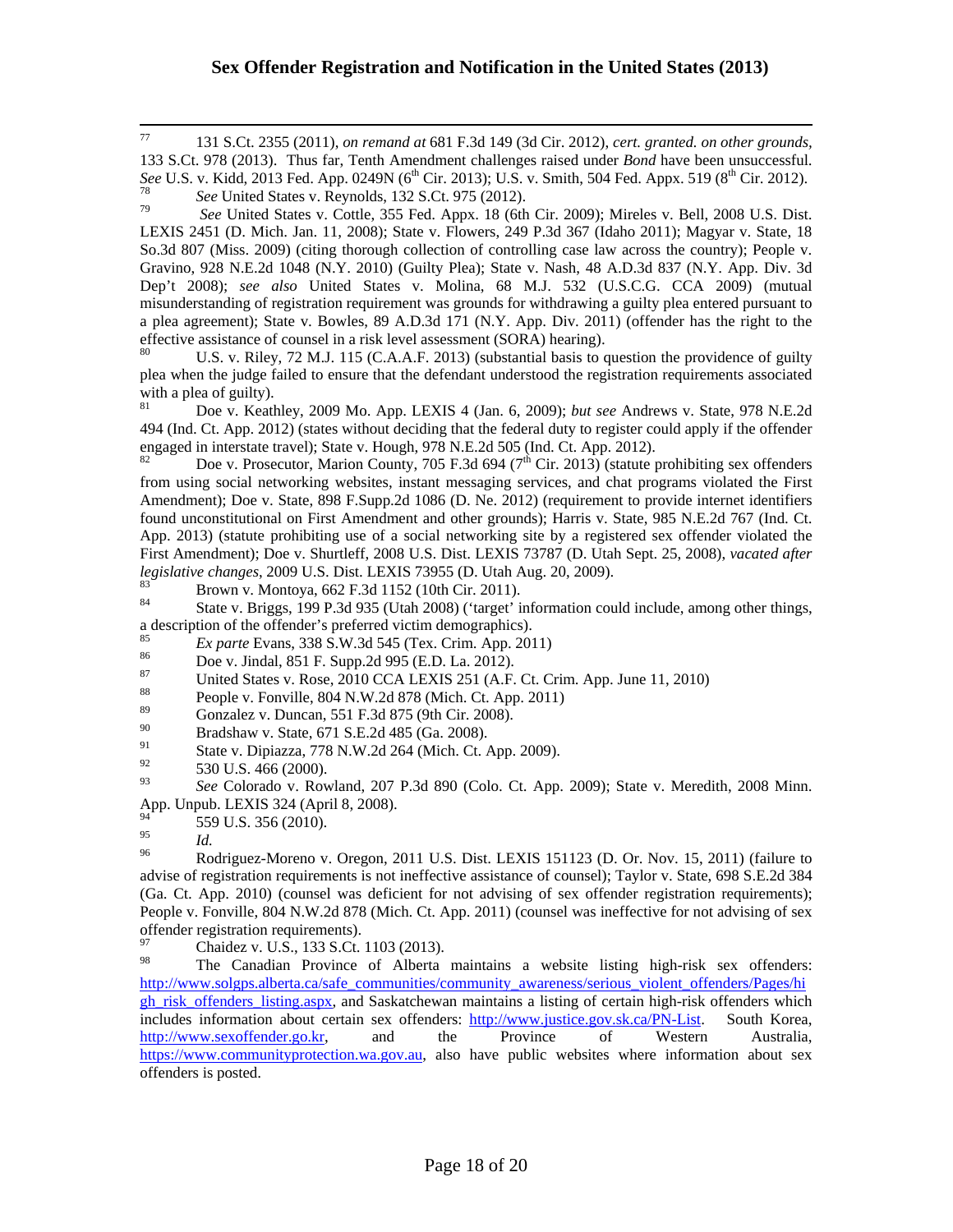99 There is a disclosure scheme in place in the United Kingdom authorizing law enforcement to provide details of certain sex offenders, http://www.homeoffice.gov.uk/crime/child-sex-offenderdisclosure. 100 *See* State v. Cook, 187 P.3d 1283 (Kan. 2008); Longoria v. State, 749 N.W.2d 104 (Minn. App.

100 2008).

 $101$  2008); State v. Vick, 2010 Wash. App. LEXIS 2462 (Nov. 2, 2010). <sup>101</sup>*In re* C.P.W., 213 P.3d 413 (Kan. 2009); People v. Haddock, 852 N.Y.S.2d 441 (N.Y. App. Div.

102 Christie v. State, 2008 Ark. App. LEXIS 10 (Jan. 9, 2008); State v. T.R.D., 942 A.2d 1000 (Conn. 2008).

103 is not a prerequisite to the obligation to register); Commonwealth v. McBride, 281 S.W.3d 799 (Ky. 2009) (lack of notice did not relieve offender of absolute duty to register). 103 Petway v. State, 661 S.E.2d 667 (Ga. App. 2008) (pre-release notice of registration requirements

<sup>104</sup>*See* United States v. Leach, 2009 U.S. Dist. LEXIS 104703 (D. Ind. Nov. 6, 2009); United States v. Benevento, 633 F. Supp. 2d 1170 (D. Nev. 2009); State v. Bryant, 614 S.E.2d 479, 488 (N.C. 2005) ("the pervasiveness of sex offender registration programs [combined with additional factors in this case] certainly constitute circumstances which would lead the reasonable individual to inquire of a duty to register in *any* state upon relocation").<br><sup>105</sup> State v. Binnarr, 733 S.E.2d 890 (S.C. 2012) (notice of changed registration responsibilities sought

to be proven by way of an unreturned letter, without more, does not prove actual notice sufficient to prosecute for failure to register).

<sup>106</sup> See United States v. Shavanaux, 647 F.3d 993 (11th Cir. 2011) (domestic violence prosecution).<br><sup>107</sup> State v. Peterson, 186 P.3d 1179 (Wash. App. 2008).

107

 $108\,$ State v. Peterson, 186 P.3d 1179 (Wash. App. 2008).<br>State v. White, 58 A.3d 643 (N.H. 2012) (defendant failed to report the creation of a MySpace  $\frac{account}{109}$ .

109 State v. Lee, 286 P.3d 537 (Idaho 2012). 110 *See, e.g.,* Cal. Penal Code §3003.5 (2012); Idaho Code § 18-8329 (2012); 57 Okla. Stat. §590 (2012).

 restriction preempted by New York State law); People v. Blair, 873 N.Y.S.2d 890 (Albany City Ct. 2009) present an obstacle to complying with federal sex offender registration requirements).<br><sup>112</sup> See Commonwealth v. Baker, 295 S.W.3d 437 (Ky. 2009) (Kentucky's residency restrictions 111 People v. Oberlander, 880 N.Y.S.2d 875 (N.Y. Sup. Ct. 2009) (Rockland County residency (Albany County residency restriction preempted by New York State law); G.H. v. Twp. of Galloway, 951 A.2d 221 (N.J. 2008) (New Jersey law preempted municipal residency restrictions); *contra* United States v. King, 2009 U.S. Dist. LEXIS 94582 (W.D. Okla. Oct. 9, 2009) (Oklahoma's residency restrictions did not

exceeded the nonpunitive purpose of public safety and thus violated the ex post facto clause); *but see*  McAteer v. Riley, 2008 U.S. Dist. LEXIS 26209 (M.D. Ala. March 31, 2008) ("The court expresses no opinion today on whether McAteer could present evidence and arguments to establish by the clearest proof that the residency and employment restrictions violate the ex post facto clause and leaves that question for another day"); R.L. v. State Dep't of Corr., 245 S.W.3d 236 (Mo. 2008) (by attaching new obligations to past conduct, residency restrictions violate the bar on retrospective laws).

State v. Stark, 802 N.W.2d 165 (S.D. 2011) (discussing state-level loitering and safety zone provisions).

114

115 12 U.S.C. §13663.<br>'Section 8' is the common shorthand reference to the housing assistance provisions contained in the United States Housing Act of 1937, ch. 896, Title I,  $\S$  8 (Sept. 1, 1937), as amended.<br> $\frac{116}{116}$  Millery McCermick 605 E Supp. 24.206 (D, Me. 2000).

Miller v. McCormick, 605 F.Supp.2d 296 (D. Me. 2009).<br>Johnson v. California, 2011 U.S. Dist. LEXIS 101623 (C.D. Cal. July 25, 2011).<br>Henley v. Housing Auth. of New Orleans, 2013 U.S. Dist. LEXIS 62255 (E.D. La. 2013).

118

119 *see also* State v. Crofton, 2008 Wash. App. LEXIS 1283 (June 2, 2008) (weekly registration requirement Santos v. State, 668 S.E.2d 676 (Ga. 2008) (registration requirements unconstitutionally vague); for homeless offenders permissible).

120 Branch v. State, 917 N.E.2d 1283 (Ind. Ct. App. 2009) (homeless defendant was successfully prosecuted <sup>120</sup>*See* State v. Allman, 2012 Colo. App. LEXIS 1999 (Co. Ct. App. 2012) (offender used his car as a residence when working away from 'home' during the week, was a 'residence' for purposes of the statute); for failure to register when he failed to inform authorities that he had left a shelter); Milliner v. State, 890